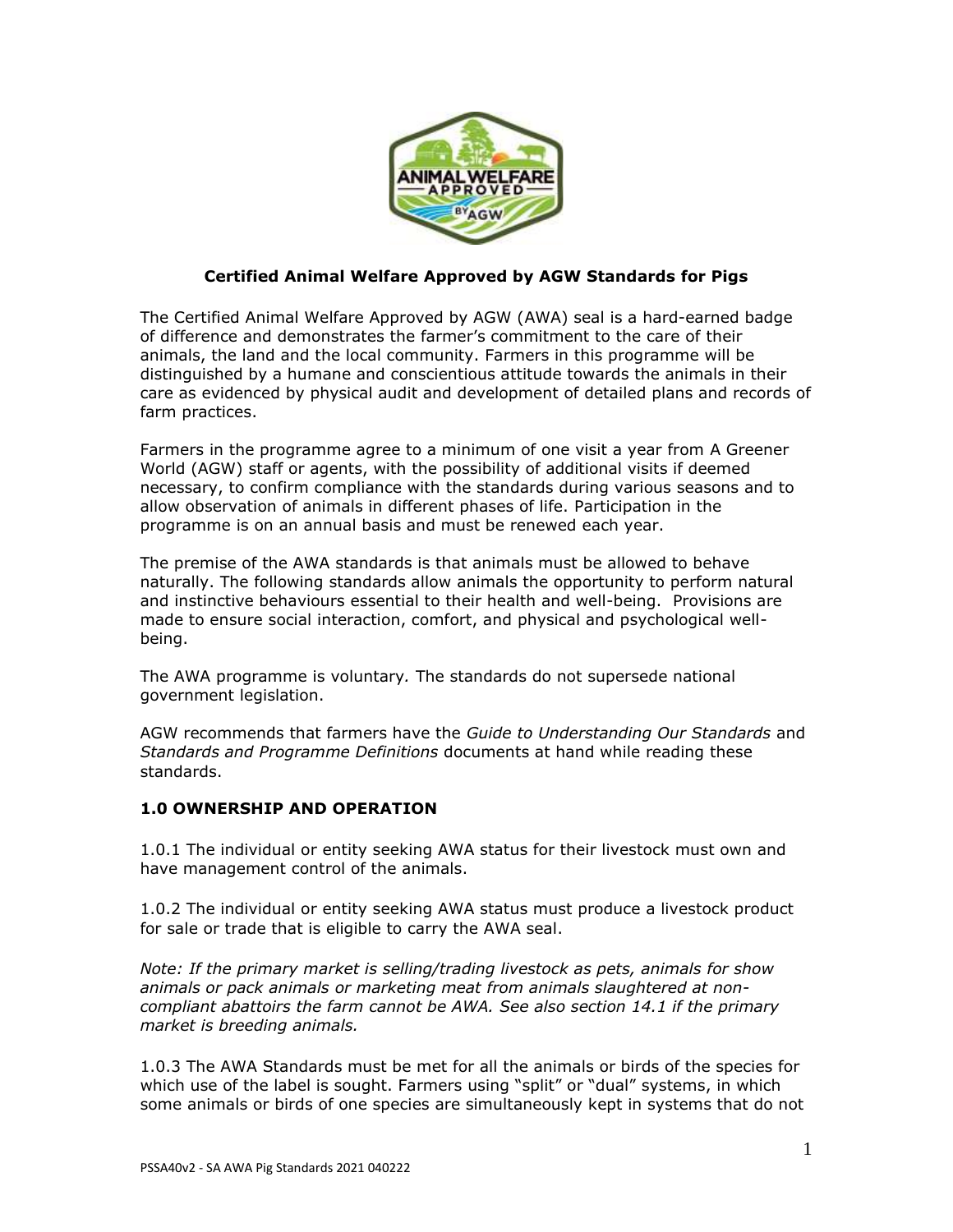meet AWA Standards must have a plan that demonstrates clear separation and traceability of operations. The plan must address:

1.0.3.1 Physical Separation

1.0.3.2 Financial Separation

1.0.3.3 Operational Separation

*Note: The Dual Production Plan template must be filled out for determination of compliance if an operation has a split or dual system. AGW's dual production policy is intended to support operations in expanding AGW-certified production. An operation must show that they are either operating separate businesses or distinctly separate product lines. A farm is not required to seek approval for all the species they manage simultaneously. If a farm has split or dual systems of the same species and cannot demonstrate clear traceability, AGW maintains the right to refuse to audit or certify the farm.*

1.0.4 AWA is a birth to slaughter programme. Meat sold under the AWA label or logo must come from animals that have been certified as being raised to AWA standards and slaughtered using a method and at a location that has received written approval from AGW.

1.0.4.1 If the farm does not intend to market meat from some or all of their animals under the AWA label, but owns or has control of an animal when it is slaughtered, the slaughter process must meet the AWA *Slaughter Guidelines for Red Meat*.

1.0.5 The certified farm may participate in networks, co-operatives or marketing groups in order to market livestock products as AWA as long as each member is audited as meeting all other requirements listed in these standards.

1.0.6 All those working with animals must be competent to carry out the tasks required of them.

*Note: This standard applies to contract and temporary workers as well as full time employees and family members.*

# **2 BREEDS AND ORIGIN OF ANIMALS**

### **2.0 Breeds and Origin– General Standards**

2.0.1 Breeds and strains must be chosen with consideration of their ability to thrive in the prevailing climatic conditions of the farm, in pasture-based, free range, outdoor systems.

2.0.2 Cloned or genetically engineered animals are prohibited.

*Note: This includes the use of cloned or genetically engineered breeding stock, the offspring of clones or genetically engineered animals and semen from cloned or genetically engineered animals.*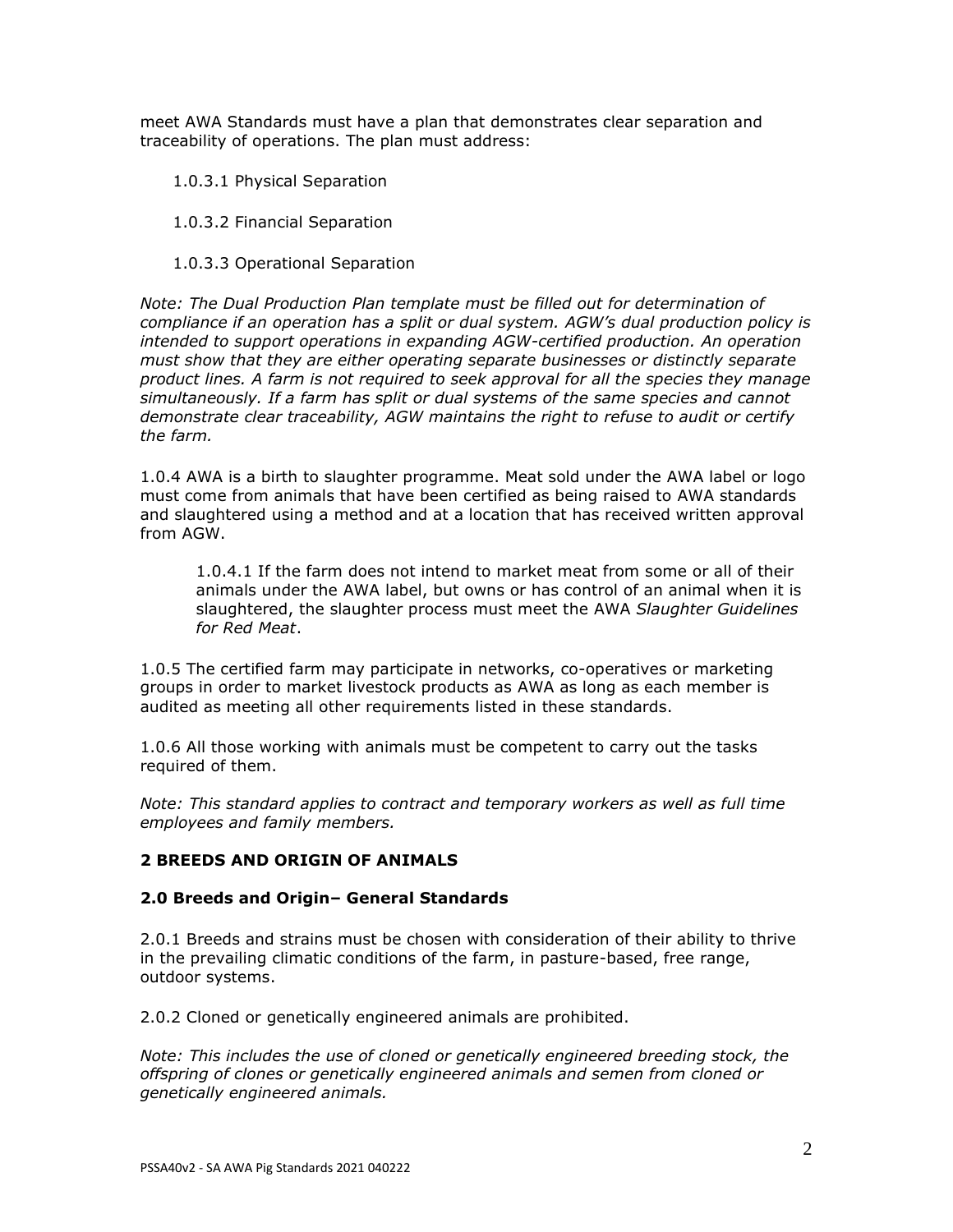2.0.3 Breeding replacements may come from farms that are not certified by AGW but must be of a suitable breed or type for pasture-based production under these standards.

2.0.4 A record of the source, date of purchase and number of breeding animals must be kept.

2.0.5 **Recommended** Wherever possible the farm should run a closed herd.

*Note: A closed herd is one where no animals are brought onto the farm from external sources. Farms that do not have the genetic diversity or the expertise to achieve this should partner with experienced breeders to source their animals and learn more about selection criteria.* 

2.0.6 Rescue animals and animals sold as culls from other herds cannot be bought into the AWA herd.

*Note: If an experienced farmer is asked to participate in rescue activities they must contact AGW as soon as possible and preferably before rescue animals arrive on farm to discuss their options. Rescue animals cannot be used or marketed as AWA.* 

## **2.1 The Pig Breeding Herd**

*Note: Artificial insemination is permitted.*

2.1.1 – 2.1.2 Not allocated.

2.1.3 The ability to successfully give birth independently must be taken into account in modifications over time to herd genetics.

*Note: In order to score this standard, the auditor will assess the number of assisted births.*

2.1.4 Embryo transfer and knowingly using the semen or progeny of animals produced by embryo transfer is prohibited.

*Note: The prohibition on use of embryo transfer extends to a single generation. In other words, if the sire or dam of an animal was produced by embryo transfer then that animal cannot be bought into a AWA herd. New farms with existing livestock produced by embryo transfer should contact AGW for further advice.* 

2.1.5 In breeding programmes, attention must be paid to breed characteristics that will improve welfare such as susceptibility to lameness, susceptibility to heat stress and longevity.

2.1.6 Not allocated.

2.1.7 Pigs selected for breeding must be chosen for their good maternal qualities, hardiness and ability to meet the needs of their piglets.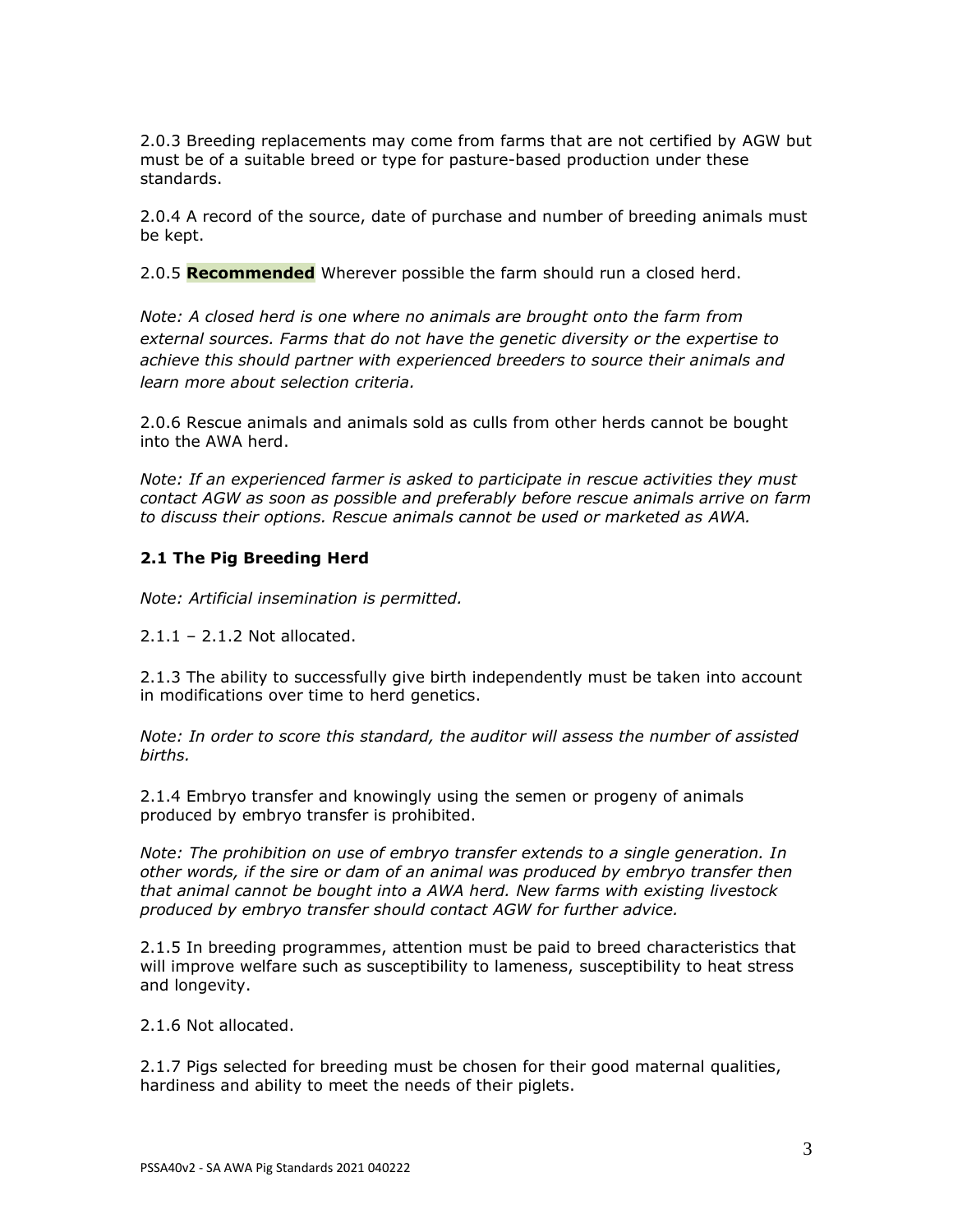## **2.2 Not Allocated**

## **2.3 Animals Raised for Meat**

2.3.1 Feeder or store pigs to be raised for meat must only be obtained from AWA farms.

## **3. HEALTH MANAGEMENT**

### **3.0 Health Planning and Preventative Management**

Health and management planning increases both positive welfare and productivity.

3.0.1 Animal management must be focused on promoting health rather than treating disease.

3.0.2 Each farmer in the AWA programme must establish contact with a qualified expert such as a veterinarian. The qualified expert must be familiar with:

3.0.2.1 The animals on the farm.

3.0.2.2 The health requirements of the province.

3.0.2.3 Methods to maximise animal health and welfare.

3.0.3 **Recommended** Each farmer should schedule regular preventative care visits by a qualified expert.

*Note: AGW will provide support and assistance in achieving this standard.* 

3.0.4 A health plan emphasising prevention of illness or injury must be prepared in consultation with the farm's qualified expert advisor to promote positive health and limit the need for treatment. It must address:

3.0.4.1 Avoidance of physical, nutritional or environmental stress.

3.0.4.2 Lameness.

3.0.4.3 Climatic considerations.

3.0.4.4 Vaccinations and other methods to cope with prevailing disease challenges.

3.0.4.5 Biosecurity measures.

3.0.4.6 Nutrition.

3.0.4.7 Environmental impacts, including manure management and run-off.

3.0.4.8 Ranging and foraging area management.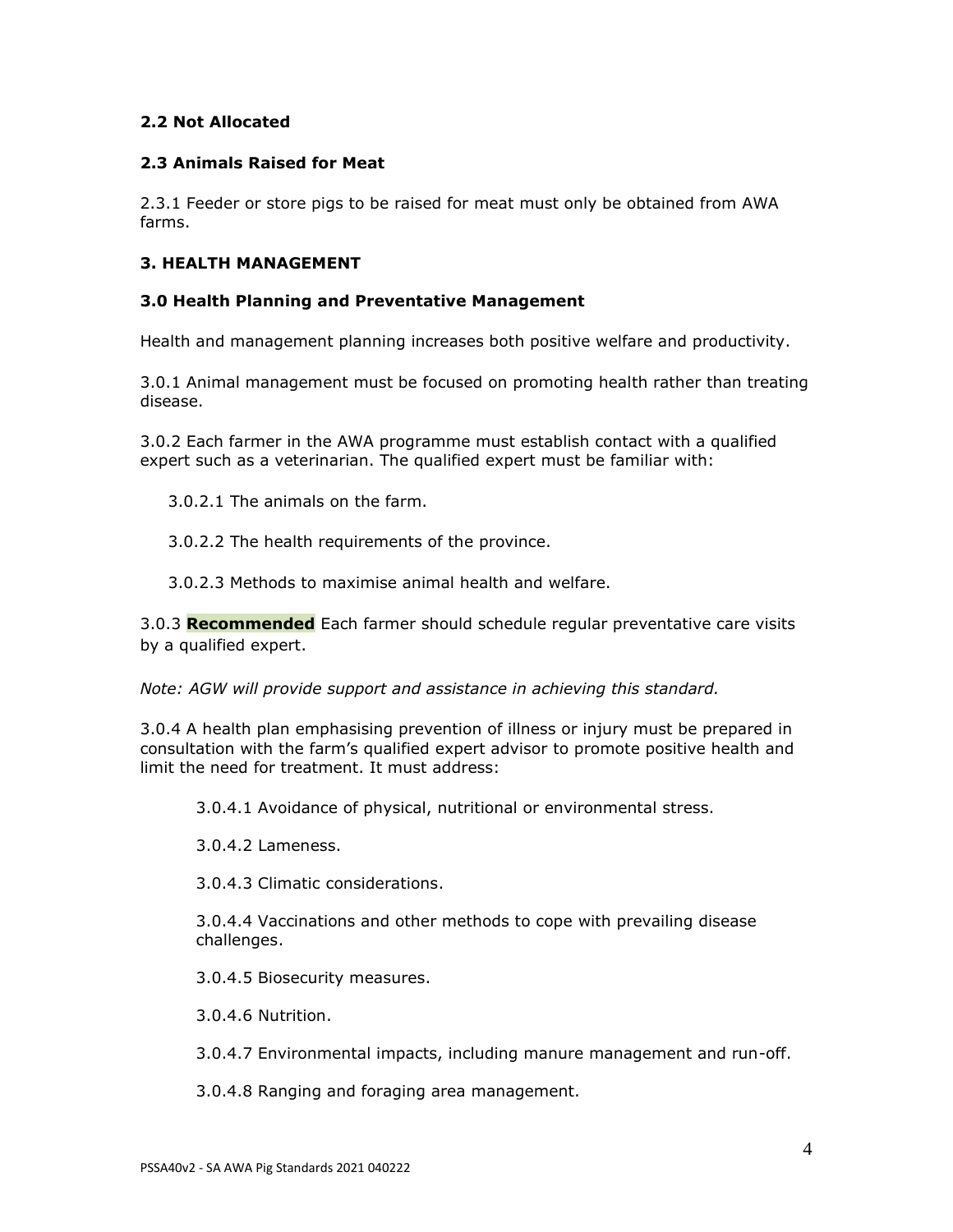3.0.4.9 Exclusion of predators and control of rats and mice.

3.0.4.10 Euthanasia.

3.0.4.11 Mastitis.

*Note: See Standard 11.1.2 for recommendations on review/update of plans.*

3.0.5 If there is disease or known risk of disease on farm vaccines must be used.

*Note: In order to help eliminate or reduce vulnerability to disease and the need for antibiotics at therapeutic levels, AGW encourages the appropriate use of vaccines on an individual or group basis for prevention of disease*.

3.0.6 Action must be taken to address any causes of lameness.

3.0.7 **Recommended** Farmers should participate in recognised disease eradication programmes.

*Note: AGW supports management to eliminate or reduce the risk of certain diseases and farmers are therefore encouraged to engage with programmes that seek to achieve this. Recognised schemes could be national or province-wide.*

*This standard may become required for specific diseases when a funded and functioning programme is available.*

# **3.1 Treatment**

3.1.1 Any sick or injured animals on the farm must be treated immediately to minimise pain and distress. This must include veterinary treatment if required.

3.1.1.1 Homeopathic, herbal or other non-antibiotic alternative treatments are preferred.

3.1.1.2 If alternative treatments are not suitable or not effective or if a veterinarian has recommended antibiotic treatment, this must be administered.

3.1.1.3 Withholding treatment in order to preserve an animal's eligibility for market is prohibited.

*Note: The discovery of untreated injured or ill animals may be grounds for removal from the programme.*

3.1.2 The sub-therapeutic and/or non-therapeutic use of antibiotics, or any other medicines, to control or prevent disease or promote growth, is prohibited.

3.1.3 Growth hormones or the use of any other substances promoting weight gain are prohibited.

*Note: Probiotics to promote positive health are permitted.*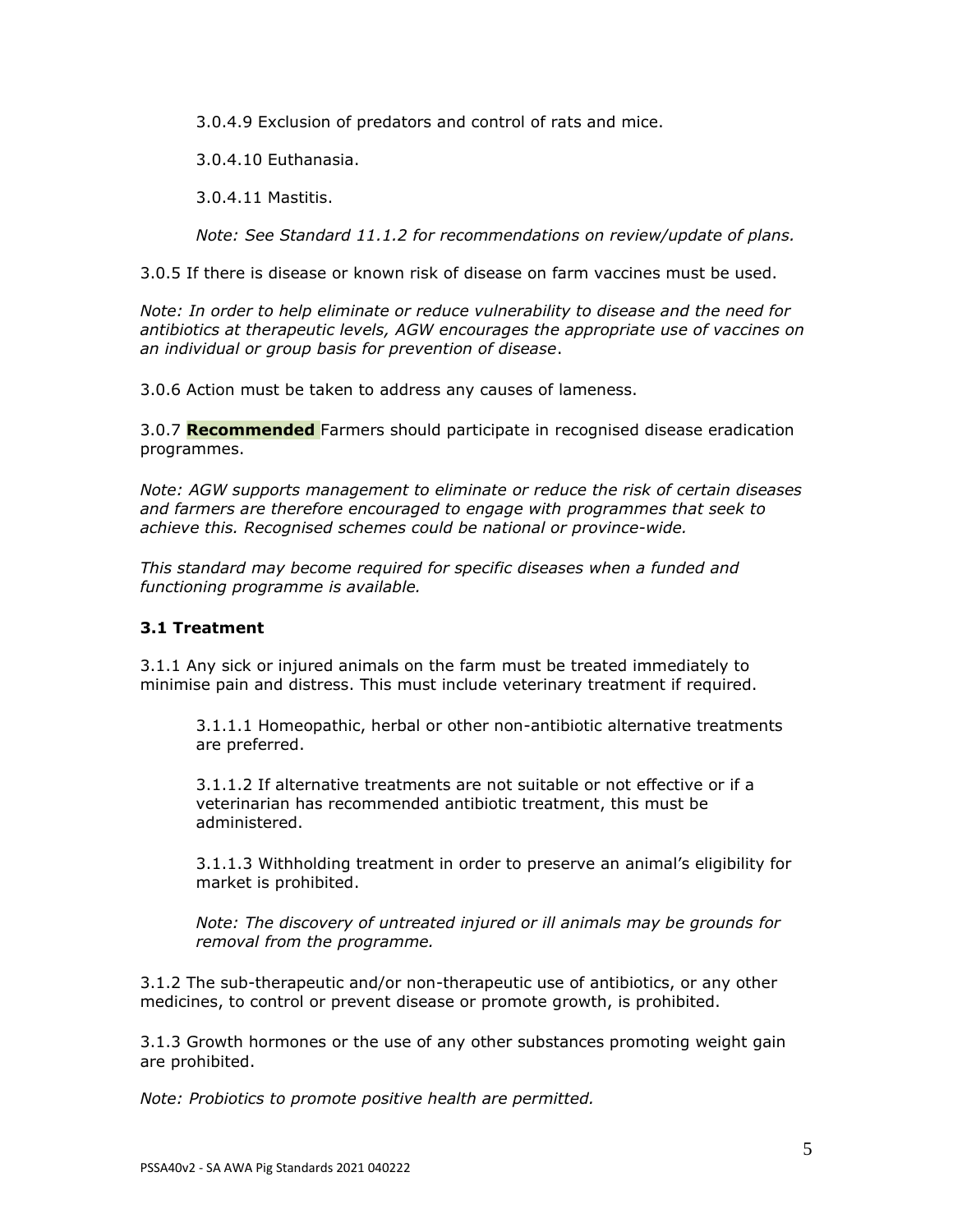3.1.4 Non-therapeutic use of substances to induce oestrus (heat) is prohibited.

3.1.5 Records must be kept of the administration of veterinary medical products.

3.1.5.1 Date of purchase.

3.1.5.2 Name of product.

3.1.5.3 Quantity purchased.

3.1.5.4 Identity of the animals treated.

3.1.5.5 Reason why animals were treated.

3.1.5.6 Number of animals treated.

3.1.5.7 Date when treatment started and finished.

3.1.5.8 Withdrawal time.

3.1.6 Animals treated with an antibiotic must not be slaughtered to produce meat for the AWA programme before a period of time has passed that is at least twice the licensed withdrawal period of the antibiotic used.

3.1.7 Animals treated with any off-label medication must not be slaughtered to produce meat for the AWA programme until at least seven days after medication, or an alternative withdrawal as advised by a veterinarian.

3.1.7.1 Animals must not be treated with any medications prohibited for food animal use.

3.1.8 Any surgical procedure not covered by these standards must be carried out by a veterinarian.

### **3.2 Parasites**

3.2.1 The primary methods of preventing parasite infestations must be ranging and foraging area management or rotation and bedding management and removal.

3.2.2 If prevention has not been effective, medicine regimens must be implemented to effectively control worms, lice, mange and any other parasites.

3.2.3 The use of organophosphates and other products with the same or a similar mode of action is prohibited.

*Note: An exception to the standard above may be considered if other treatments have been shown to be ineffective. Please refer to the AGW paper on organophosphate and non-organophosphate type products.*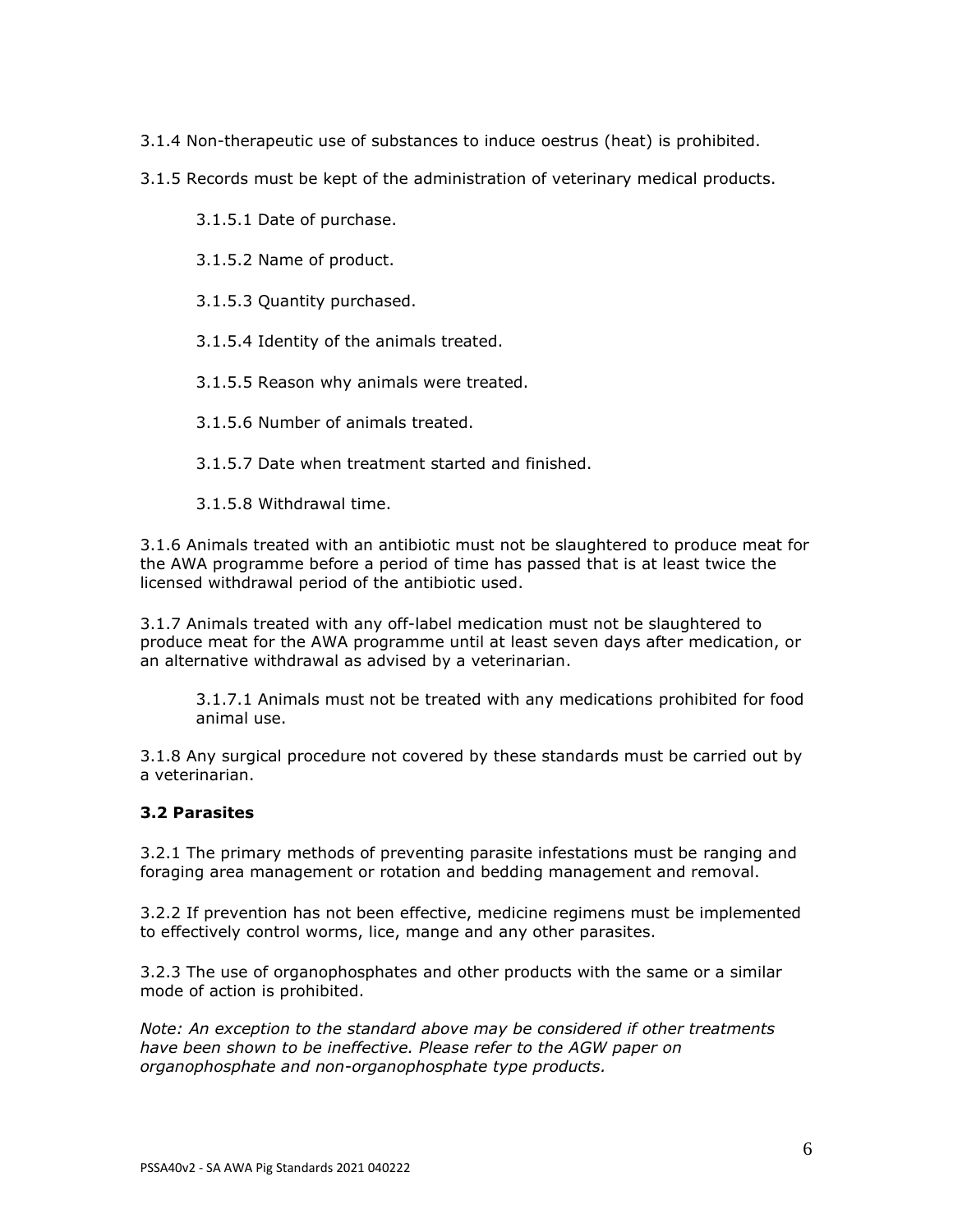3.2.4 **Recommended** Faecal samples to monitor internal parasite burdens should be taken at least annually.

3.2.5 If taken, faecal samples must be reviewed by a competent person.

3.2.6 **Recommended** Faecal samples should be taken during the growing season when animals are out on the ranging and foraging area.

# **3.3 Euthanasia**

*Note: When local or national authorities order the killing of a herd or if any largescale euthanasia is about to take place to eradicate disease, AGW must be notified as soon as possible.*

3.3.1 Animals experiencing pain or suffering from which they are unlikely to recover must be promptly euthanised on the farm in a manner that renders the animal immediately insensible to pain.

*Note: Please contact AGW if further information on appropriate methods of euthanasia is required.*

3.3.2 Euthanising pigs in a way that causes unnecessary pain or suffering is prohibited. Prohibited methods include:

3.3.2.1 Electrocution.

3.3.2.2 Suffocation.

3.3.2.3 Exsanguination without prior unconsciousness.

3.3.2.4 Poison.

3.3.2.5 Blow to the head by blunt instrument on piglets heavier than 12lbs (5.5kg).

*Note: A blow to the head by blunt instrument on piglets below 12lbs (5kg) is only acceptable if a preferred method is not readily available and the animal would suffer if euthanasia was not carried out immediately.*

### **4. ANIMAL MANAGEMENT**

### **4.0 General Animal Management**

4.0.1 Not allocated.

4.0.2 All pigs must be thoroughly inspected at least twice per 24 hours.

*Note: During the inspection the welfare of each animal must be observed. If any animal is not in a state of well-being, it must be cared for immediately and corrective measures must be taken. During a time of increased risk to health and welfare, inspections must be increased as necessary to protect the animal's well-being.*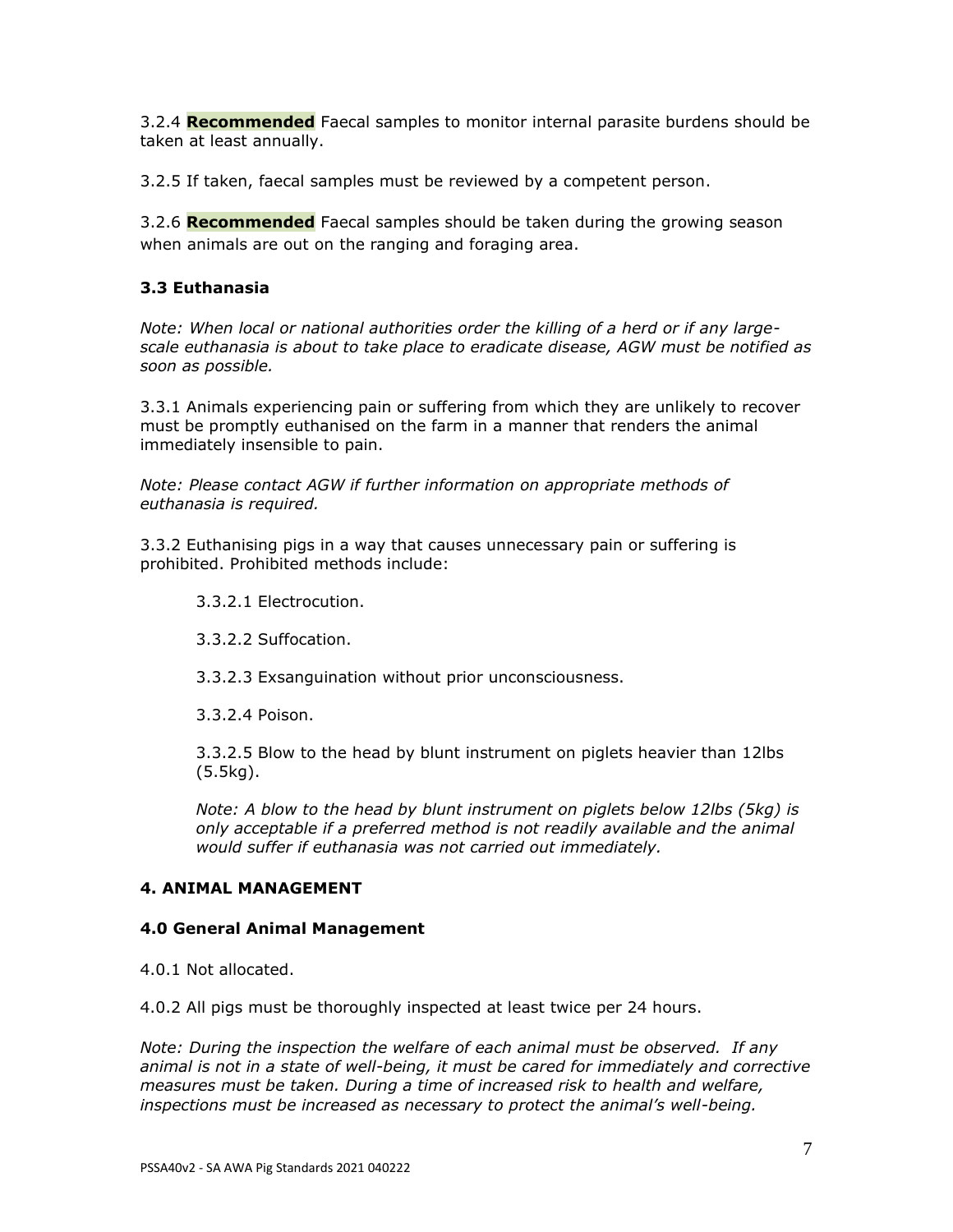4.0.3 Not allocated.

4.0.4 Animals must be maintained at body condition score 2 or above on a 1-5 scale.

4.0.5 Breeding animals must not exceed body condition score 4 on a 1-5 scale.

# **4.1 Not Allocated**

## **4.2 Group Management**

4.2.1 All classes of animals must be sorted (for example by age, size and/or behaviour) so that they remain in stable groups and the welfare of less dominant animals is protected. Mixing animals from different groups should be avoided.

4.2.2 Pregnant sows must be kept in groups.

4.2.3 Special care must be taken when mixing breeding males to socialise them to one another as safely as possible and to minimise harm to individuals.

4.2.4 **Recommended** Male breeding animals should be kept with the main herd or have nose to nose contact with other animals of the same species.

*Note: No animal can be kept completely in isolation unless it is sick or injured (see Standard 8.3.3). If a male breeding animal has to be kept away from other animals of the same species, it must have a compatible companion of another species.* 

# **4.3 Breeding and Farrowing**

4.3.1 A competent person must be available at birthing time to assist if problems are anticipated at delivery.

4.3.2 – 4.3.3 Not allocated.

4.3.4 Gilts must not farrow before the age of 10 months.

*Note: Young females may reach puberty before the optimal age of first service. Males must be managed carefully to ensure females are not accidentally served too young.* 

4.3.5 -4.3.13 Not allocated.

4.3.14 Farrowing systems must be arranged and managed in such a way to minimise mortality.

4.3.15 Sows about to farrow must be provided with an individual arc, hut or pen for farrowing and nursing.

4.3.16 Prior to farrowing arcs, huts or pens must be amply bedded with fresh, dry bedding that the sow can manipulate.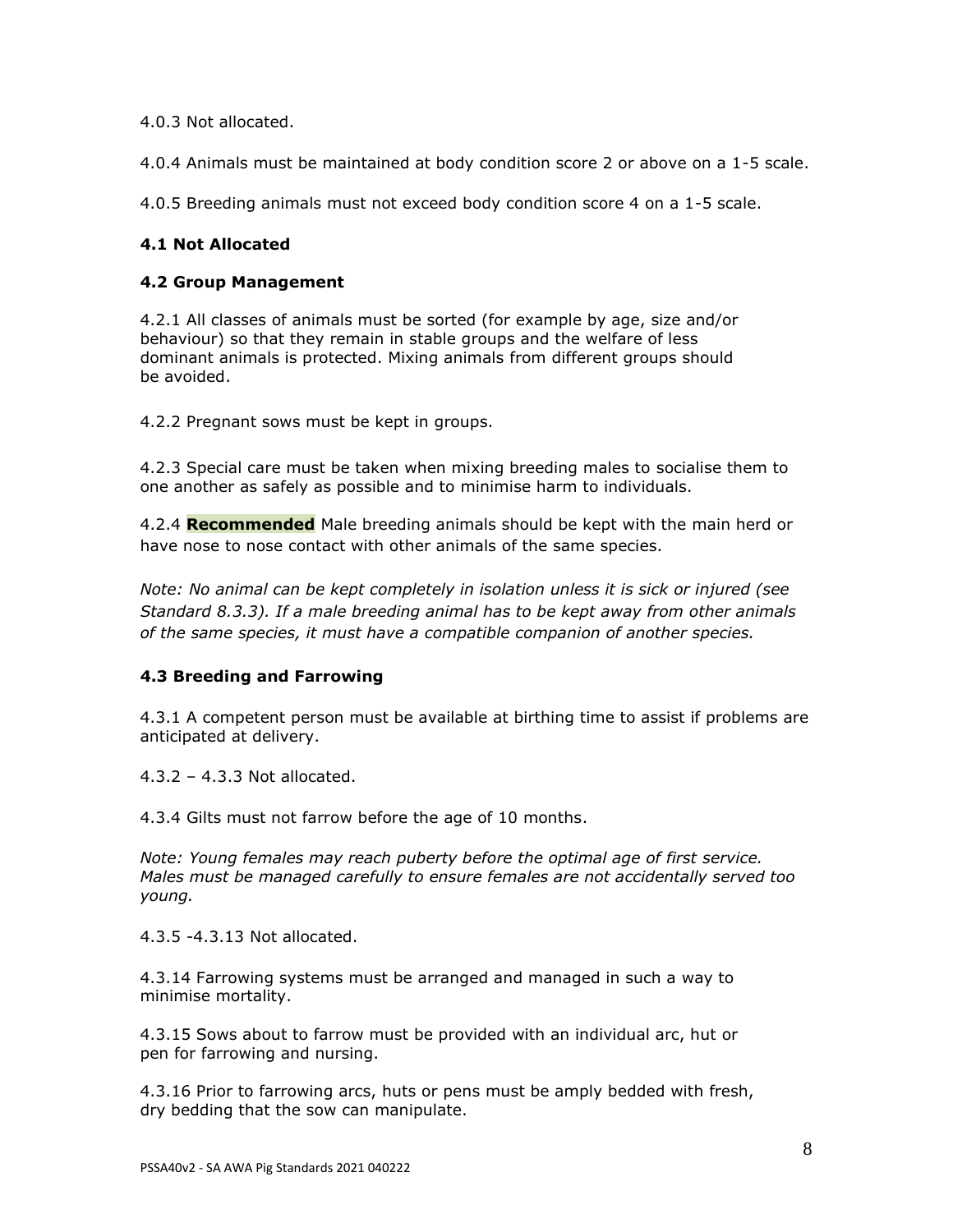*Note: Particular care should be taken when using a heat lamp for piglets over bedding because of the risk of fire.*

4.3.17 **Recommended** Sows that farrow within 10 days of each other should be put into groups during lactation.

4.3.18 Sows must not be placed into individual pens for farrowing for more than two weeks prior to the expected farrowing date.

4.3.19 Sows must not be confined within individual huts for more than 24 hours prior to the expected farrowing date.

4.3.20 After sows have farrowed they must not be confined within individual huts.

4.3.21 Piglets must be able to leave the arc or hut after 10 days of age.

4.3.22 If fresh farrowed sows and piglets over the age of 10 days do not have free access to a ranging and foraging area the area outside the housing, hut or pen must not be less than 48.00 sq. feet (4.5 sq. metres) per sow and litter.

4.3.23 The sow and litter must have free access to a ranging and foraging area once the piglets reach the age of 21 days.

#### **4.4 Not Allocated**

#### **4.5 Fostering and Artificial Rearing**

4.5.1 **Recommended** Orphan or excess young animals should be fostered onto other sows.

4.5.2 If foster mothers are used the number of piglets must be adjusted to the amount of milk the foster mother can produce and the number of foster piglets she will accept.

4.5.3 Foster mothers must not become debilitated by nursing.

4.5.4 Sick or injured animals must not be used as foster mothers.

4.5.5 Excess piglets must not be removed for fostering until they have had colostrum.

4.5.6 Pigs must be fostered onto sows within 48 hours of the foster sow giving birth.

4.5.7 Not allocated.

4.5.8 Milk replacer containing antibiotics, growth promoters and/or any animal byproducts aside from milk protein is prohibited.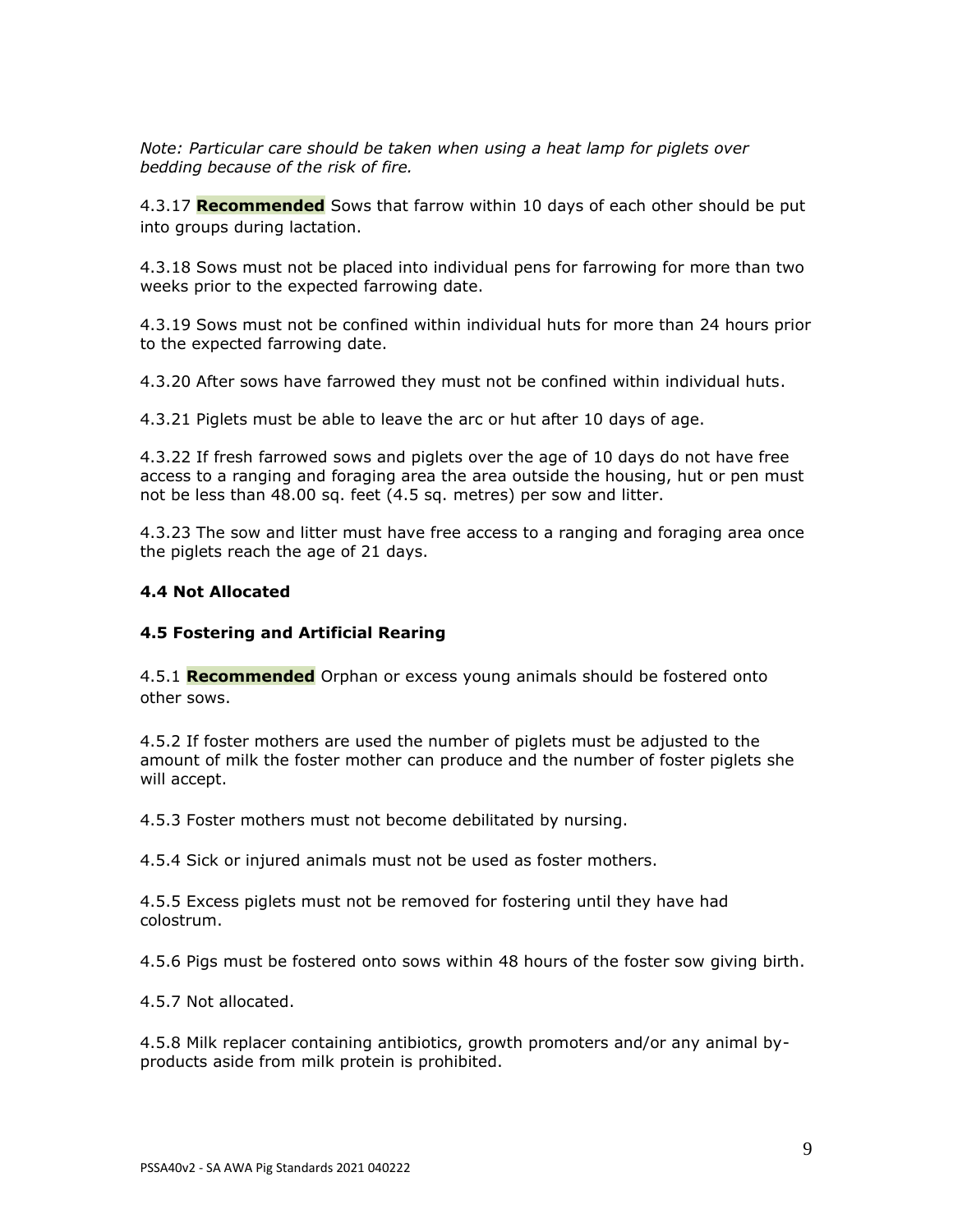*Note: If the welfare of a piglet could be compromised and evidence can be submitted that suitable products are not available an allowance is in operation to allow milk replacers which do not meet the standard above.*

4.5.9 All nipples and other feeding equipment must be cleaned regularly.

4.5.10 If feeders are used there must never be more piglets in the pen than nipples on the feeder unless *ad lib* self feeding is provided.

4.5.11 Artificially reared piglets must be kept in groups.

# **4.6 Weaning and Separation of Piglets**

4.6.1 Not allocated.

4.6.2 In some systems natural weaning of pigs may be possible. If this practice is carried out care must be taken to ensure the correct genetics are used and the welfare of sow and litter is not compromised.

4.6.3 Not allocated.

4.6.4 **Recommended** Newly weaned piglets should be kept with their litter mates.

4.6.4 – 4.6.5 Not allocated.

4.6.7 Feed for freshly weaned piglets must be clean and appealing.

4.6.8 Piglets must be consuming solid food by the time of weaning.

4.6.9 – 4.6.14 Not allocated.

4.6.15 Piglets must be at least six weeks of age at weaning (see 4.6.16).

4.6.16 In exceptional circumstances when the health and welfare of the piglet or the mother would otherwise be compromised, piglets may be weaned before six weeks of age. A record must be kept of each instance and the reasons for this early weaning.

# **4.7 Castration.**

*Piglets may be castrated.* 

4.7.1 Not allocated.

4.7.2 Immunocastration and other forms of chemical (synthetic or natural) castration or testosterone production limiting methods are prohibited.

*Note: AGW is reviewing the evidence relating to immunocastration in pigs. Any farm wishing to use this method of castration must first contact AGW.*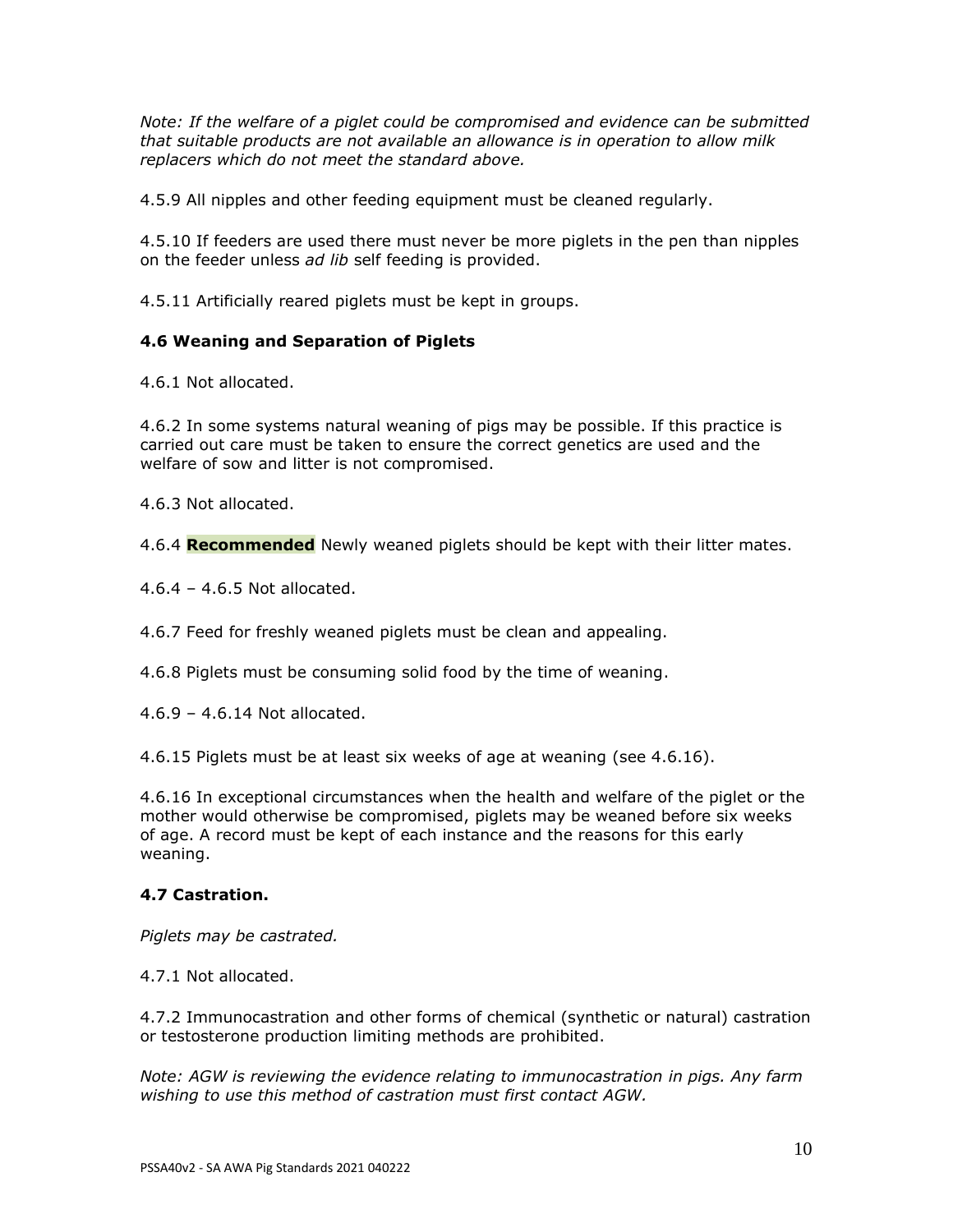4.7.3 – 4.7.5 Not allocated.

4.7.6 It is prohibited to castrate piglets that are more than seven days old.

*Note: Where a risk to the piglets' health or welfare can be demonstrated this period can be extended to 14 days.* 

#### **4.8 Other Physical Alterations**

4.8.1 Tail docking is prohibited.

4.8.2 – 4.8.13 Not allocated.

4.8.14 Clipping, grinding or filing of the needle teeth of piglets is prohibited.

4.8.15 Removal of boar's tusks is prohibited.

*Note: Trimming the tusks on boars as needed may be done with a surgical wire by a trained individual.*

4.8.16 Nose ringing of pigs is prohibited.

*Note: Derogation may be granted for one septum nose ring for breeding sows only if it can be demonstrated that the activity of the sow would otherwise damage soil structure, cause environmental pollution, or compromise the welfare of her litter.*

#### **4.9 Identification**

4.9.1 Where identification is required it must not cause harm to the animal.

4.9.1.1 **Recommended** The preferred method for permanent identification is Sub-Cutaneous Radio Frequency Identification.

4.9.1.2 **Recommended** The preferred method of temporary identification is non-toxic paints or dyes.

4.9.1.3 Ear tagging and tattooing are permitted methods of identification.

4.9.2 Ear-marking by cutting/notching the ears of pigs must be carried out with an ear notching tool. Cutting/notching with a knife is prohibited.

### **5. NOT ALLOCATED**

#### **6. FOOD AND WATER**

#### **6.0 – General Food and Water Standards**

6.0.1 Animals must have free access to clean, fresh water at all times.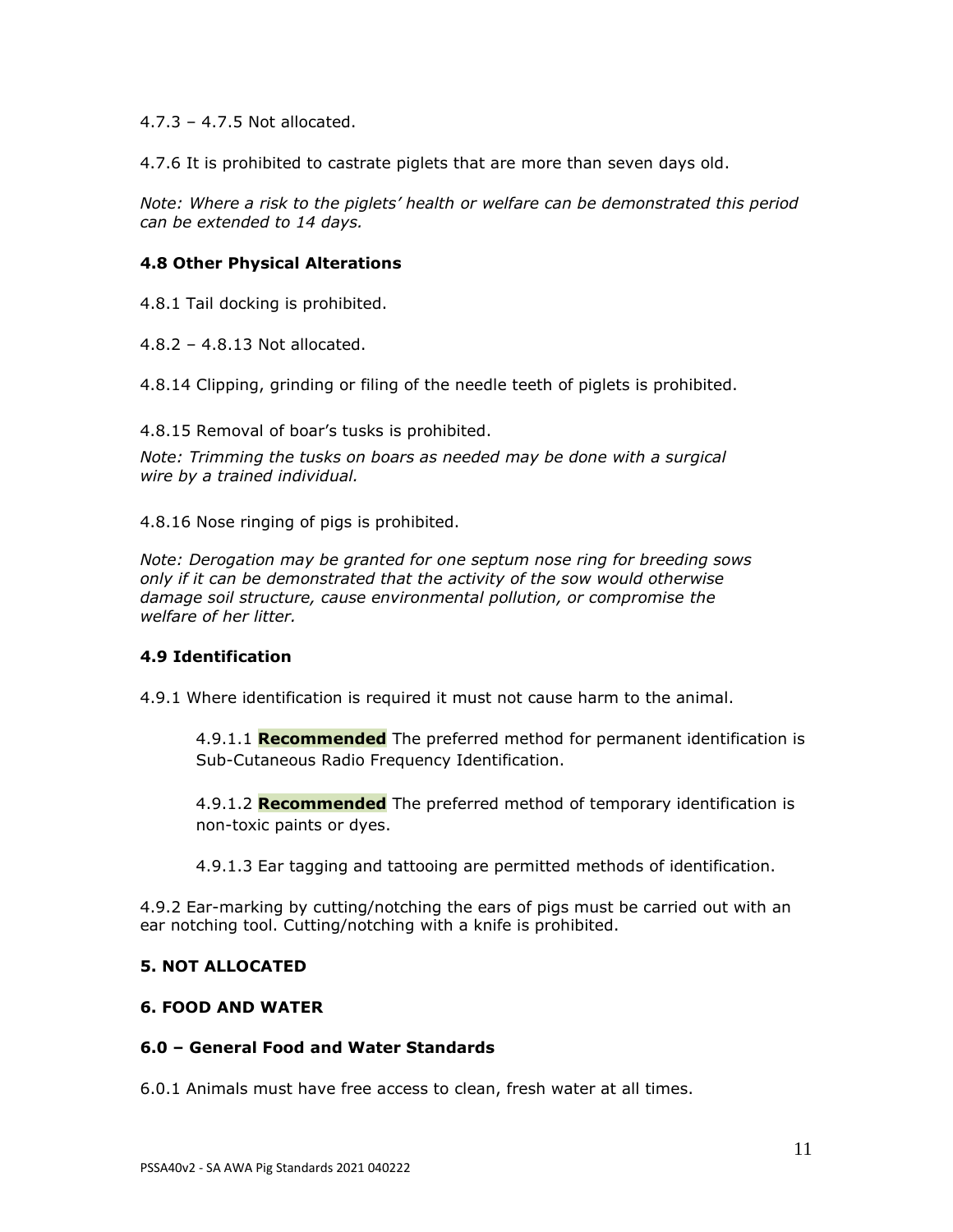6.0.2 Animals must have a feeding plan that will guarantee a varied, well-balanced and wholesome nutritional regime appropriate for their age.

6.0.3 A list of ingredients or sample tear tags from all feed, feed blocks and mineral blocks used on farm must be made available to the AGW representative.

6.0.4 Food and water must be distributed in a way that eliminates competition.

6.0.5 Feeding meat or animal by-products is prohibited.

6.0.5.1 Not allocated.

6.0.5.2 Fish and aquatic products fed to pigs must come from sustainable sources.

*Note: Feeding dairy products or by-products is permitted. By-products of aquatic species caught or farmed for human consumption and/or those that come from fisheries with a valid certificate of sustainability (e.g. from MSC) may be classed as sustainable.*

6.0.6 **Recommended** Farms should be Certified Non-GMO by AGW.

*Note: See [www.agreenerworld.org](http://www.agreenerworld.org/) for further information.*

6.0.7 **Recommended** Farms that are not seeking Certified Non-GMO accreditation should avoid genetically modified organisms (GMOs) or derivatives of GMOs, including GMO feed and veterinary and health care products containing GMOs or their derivatives as well as the growing of genetically engineered crops.

### **6.1 Not Allocated**

# **6.2 Food and Water for Pigs**

6.2.1 All pigs must have continuous access to forage to meet behavioural needs and to satisfy hunger.

*Note: Forage may consist of grass, clean hay, straw, soyabean hulls or similar fibre sources and crop stubble.*

6.2.2 Skip-a-day or interval feeding plans are prohibited.

## **7 RANGING AND FORAGING AREA ACCESS**

### **7.0 General Ranging and Foraging Area Access Standards**

The aim of good ranging and foraging area management is to satisfy the herd's foodseeking behaviours. Animals must be able to explore the ground and their natural environment.

For management of animals in extreme weather please see sections 7.5 and 8.0.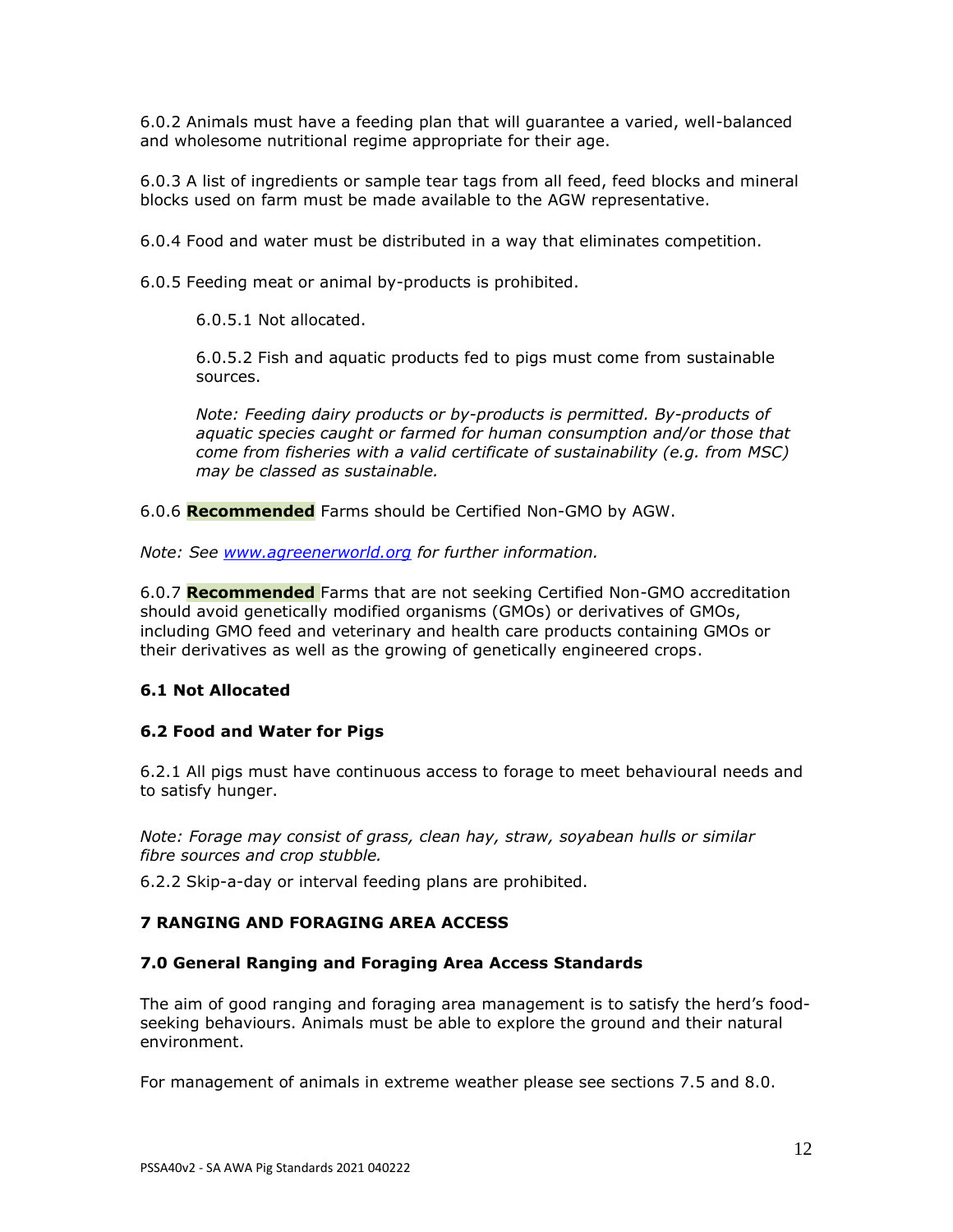7.0.1 Not allocated.

7.0.2 Continuous ranging and foraging area access is required for all pigs from the age of 21 days (see also 4.3.22 and 4.3.23).

7.0.3 Not allocated

7.0.4 **Recommended** Ranging and foraging areas should be used in rotation. Both extensive and rotational systems are permitted.

7.0.5 The amount of outdoor area must be such that the health and welfare of the animals and ranging and foraging area quality is maintained.

7.0.6 Ranging and foraging areas and the fencing that surrounds them must be designed and maintained so they do not pose a risk, or inflict injury on the animals.

*Note: This includes keeping ranging and foraging areas free of old fencing, old farm machinery and any other debris that could cause injury.* 

7.0.7 Animals must have access to ranging and foraging areas that are well drained and clean.

7.0.8 A ranging and foraging area management plan must be in place that addresses the specific farm site. It must ensure that:

7.0.8.1 Not allocated.

7.0.8.2 Pigs must have access to growing green vegetation on the range whenever conditions allow.

7.0.8.3 The composition of the ranging and foraging areas does not create health problems for the animals.

7.0.8.4 Animals have access to fresh, clean ranging and foraging areas that has not become polluted with manure.

7.0.8.5 The location of water, shelter, and feeding areas is addressed.

*Note: See Standard 11.1.2 for recommendations on review/update of plans.*

7.0.9 Soil testing must be conducted at least every three years.

*Note: Farmers with extensive, unfertilised range lands and/or farming land on short term lease agreements should contact AGW for guidance on appropriate soil testing intervals.* 

7.0.9.1 **Recommended** Annual soil testing should be carried out in any ranging and foraging areas where manure is spread.

7.0.9.2 **Recommended** Annual soil testing should be carried out in any areas where pigs have been kept.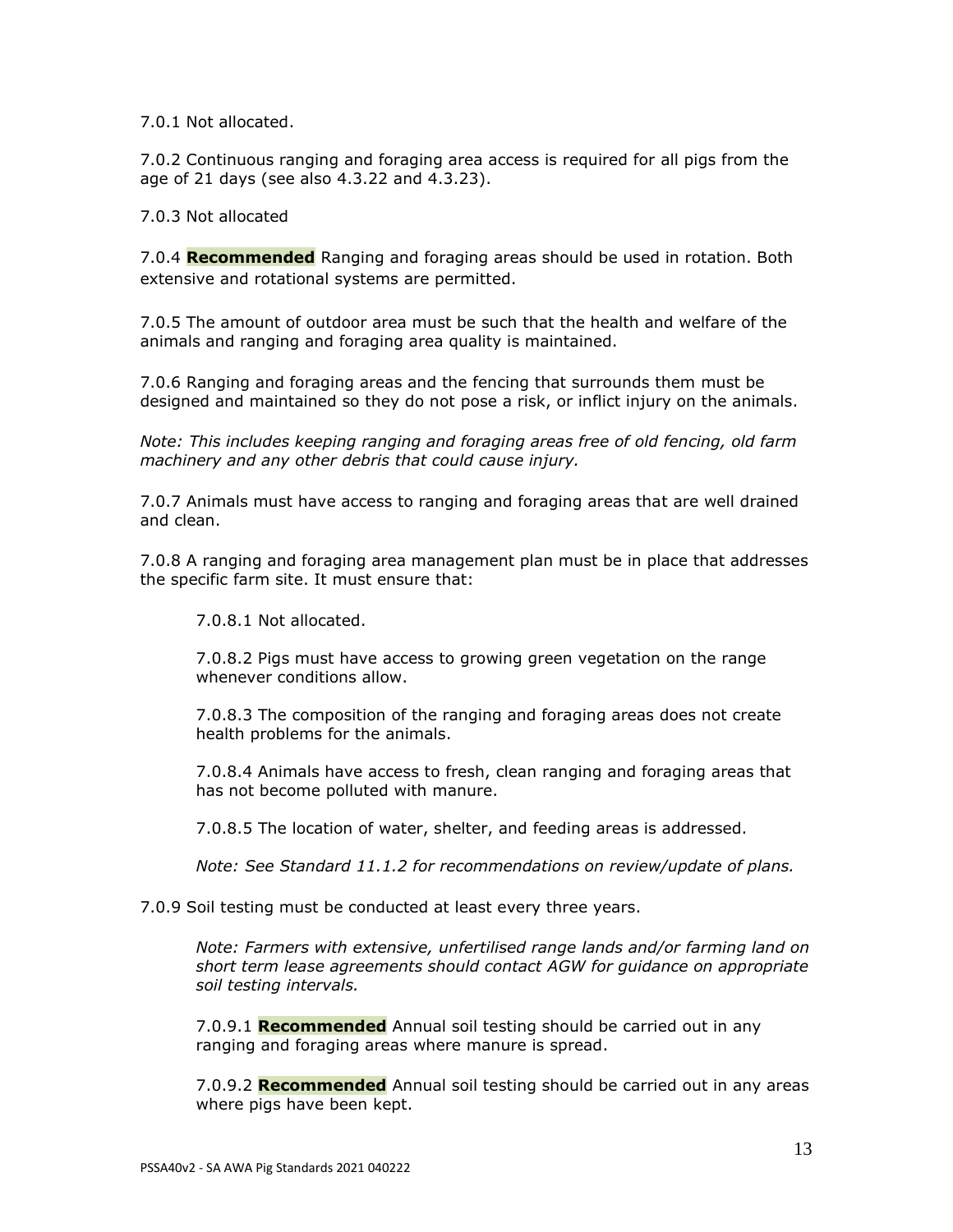7.0.10 **Recommended** Annual testing of pasture or forage nutritional content is recommended (see also 6.0.2).

7.0.11 Herbicides and pesticides may only be used when weeds or pests cannot be practically controlled by other means.

7.0.12 Herbicides and pesticides must be mixed, used and disposed of according to manufacturer's instructions to avoid environmental contamination.

7.0.13 Animals must not be grazed or kept on land within 21 days of direct application of herbicides or pesticides.

7.0.14 The use of any manures or fertilisers for ranging and foraging areas that are bought in from off-farm must be justified by soil testing and crop nutritional need.

7.0.15 Waste from on-farm slaughter, and the remains of animals that die or are euthanised on farm must be properly composted before it is applied to ranging and foraging areas.

7.0.16 Fish fertilisers must come from sustainable sources.

7.0.17 After the application of fish fertiliser, the composted remains of animals that die or are euthanised on farm or slaughter waste to ranging and foraging areas there must be an interval of at least one month, or until all visible signs of the application have disappeared (whichever is longer), before animals use the land.

*Note: Permission may be granted to use the land prior to one month after application of composted animal remains, slaughter waste or fish fertiliser if it can be demonstrated that animals will not be exposed to any trace of the fertiliser.*

7.0.18 **Recommended** Manures and fertilisers that can have a negative effect on soil microbial life and/or which contain heavy metals should be avoided.

7.0.19 Water sources on the farm must be managed and maintained to prevent environmental pollution.

7.0.20 Land must be managed to avoid erosion.

*Note: AGW understands that even with the best management some erosion due to the activities of pasture-based livestock may occur. This standard is scored against the steps farmers take to try to avoid and/or minimise erosion risks rather than the presence or absence of erosion on the farm. A complete absence of any erosion is desirable – but it is accepted that it may not always be possible.*

7.0.21 Ranging and foraging areas must not be degraded by overuse and/or other management techniques.

7.0.22 Non-point pollution and other local environmental standards must be met.

7.0.23 Ranging and foraging areas on which animals have been out-wintered or that are otherwise worn out or denuded must be restored.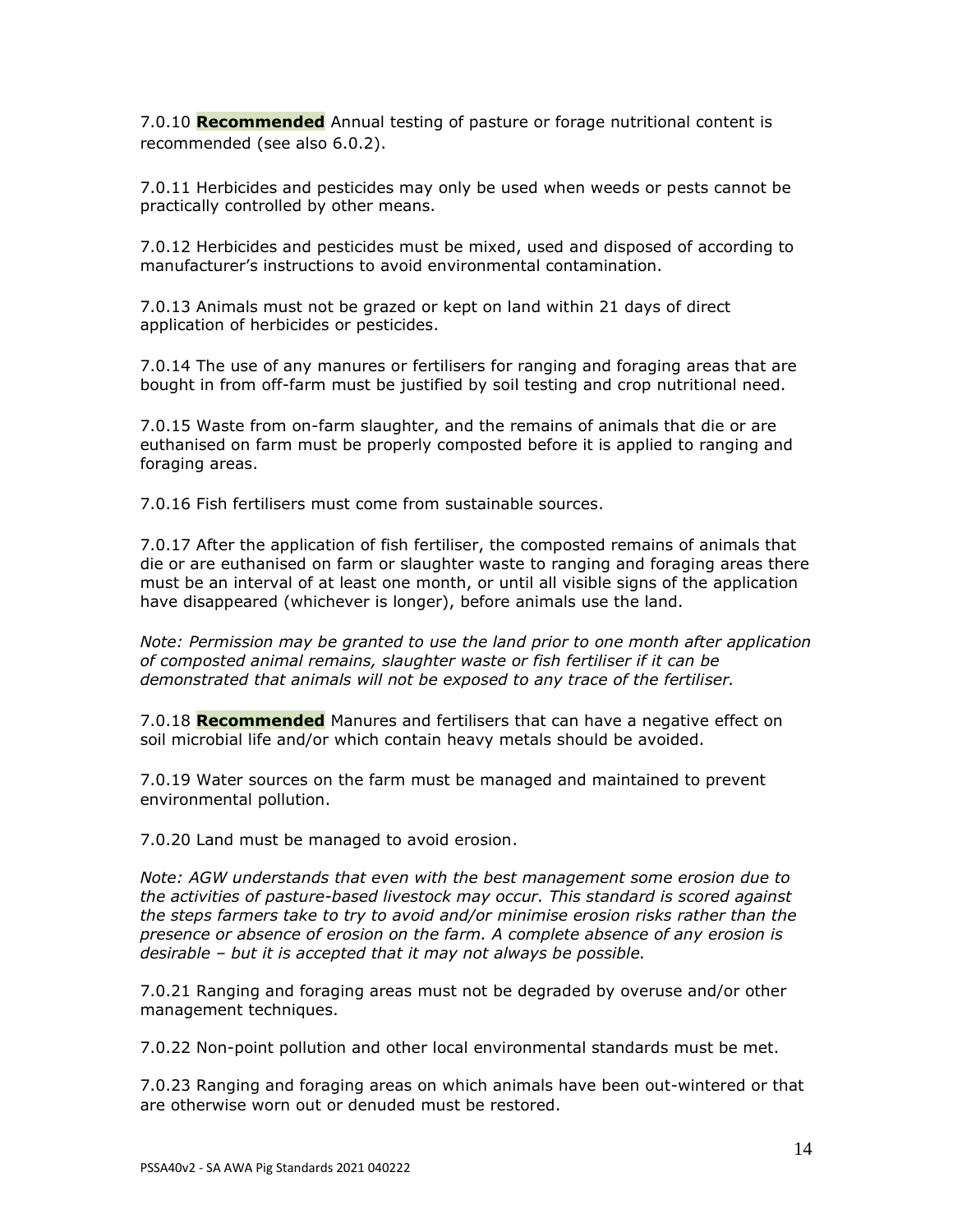7.0.24 Spraying neonicotinoids on any land owned or managed by the approved farm is prohibited.

*Note: There is increasing evidence that neonicotinoids not only adversely affect bees, but other wildlife. These products are already prohibited in many countries.*

## **7.1 Not Allocated**

### **7.2 Ranging and Foraging Area Access for Pigs**

7.2.1 Ranging and foraging areas must have evidence of grown vegetative cover within the last calendar year (refer to ranging and foraging area plan 7.0.8).

7.2.2 Where vegetative cover cannot be maintained throughout the year manipulable material must be provided (refer to ranging and foraging area plan 7.0.8).

7.2.3 **Recommended** Denuded ranging and foraging areas should be rested and allowed to regenerate after each group of pigs.

7.2.4 When pigs are at risk of heat stress, wallows or sprinklers, in combination with natural or artificial shade, must be provided.

7.2.5 Confinement systems, in-house or field-based pens or cages that restrict the pigs' natural behaviours, are prohibited.

7.2.6 Any ranging and foraging enclosure area provided for pigs must offer separate dunging, feeding, wallowing and foraging areas.

7.2.6.1 The minimum pen size for pigs must be 1,400 sq. feet (130 sq. metres).

7.2.6.2 Each adult pig must have at least 700 sq. feet of space (65 sq. metres).

7.2.6.3 Each market pig must have at least 56 sq. feet of space (5.2 sq. metres.

### **7.3 – 7.4 Not Allocated**

#### **7.5 Exclusion from Ranging and Foraging Areas**

For the purposes of these standards AGW defines exclusion from ranging and foraging areas as the following:

- Shutting animals into a house or barn.
- Keeping animals outdoors, outside of the growing season, on a sacrifice pasture (or similar).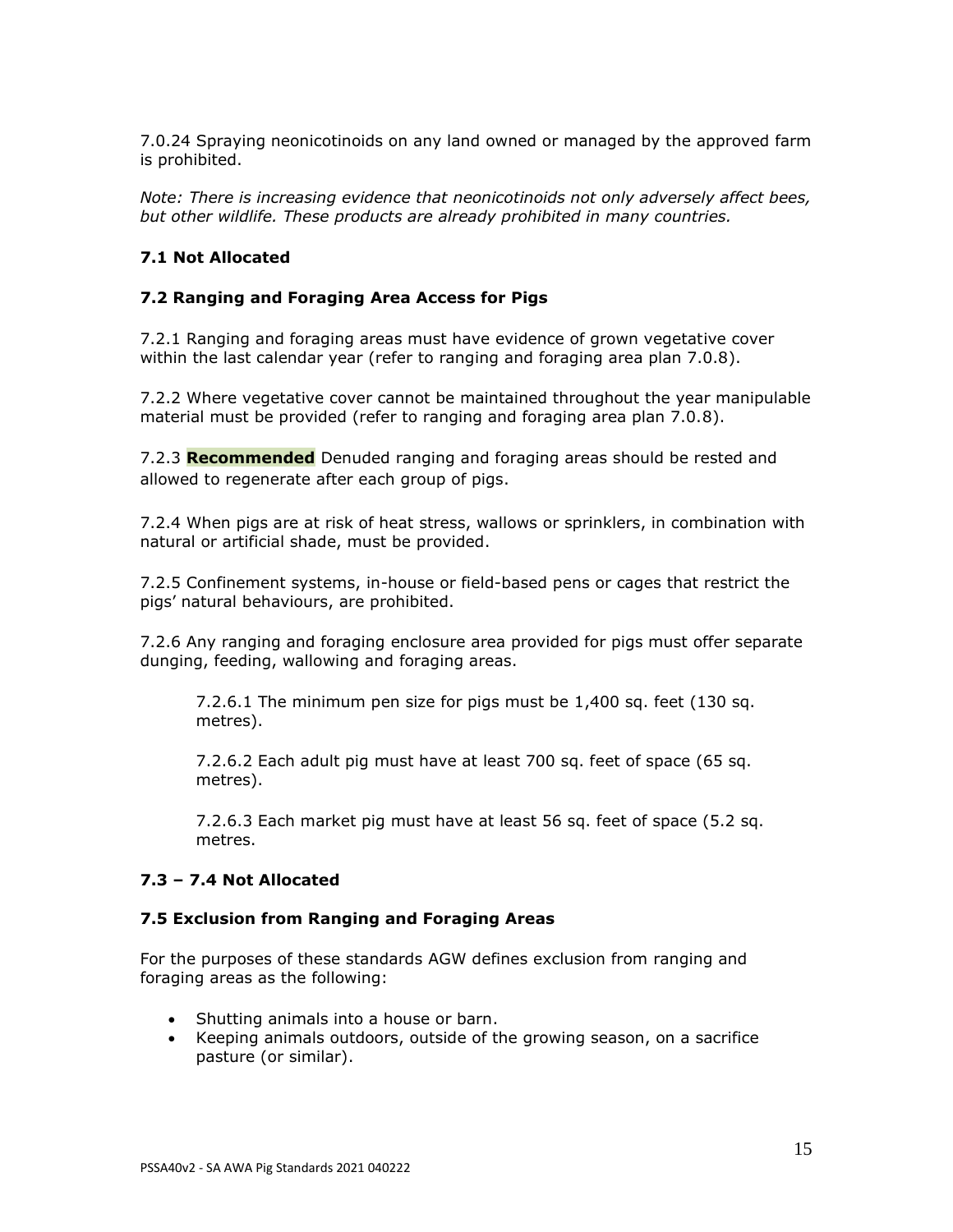• Keeping animals outdoors when the ranging and foraging area is covered to the point that animals cannot access vegetation (e.g. when the ranging and foraging area is snow covered).

Animals who have been properly selected for the specific climate conditions will voluntarily choose to go outdoors in all but the most extreme weather. However, when exclusion is in the best interest of the animal the standards in the following section and those in section 8 must be met.

7.5.1 Animals may only be removed from ranging and foraging areas and housed when their welfare would otherwise be negatively affected.

*Note: Acceptable reasons for removal from ranging and foraging areas could include the following: extreme weather, emergencies; for example, wildfires or ensuring piglets for up to four weeks post weaning have adapted to solid feed and are trained to fencing.*

7.5.2 If there is planned removal of animals from ranging and foraging areas for any length of time OR in an emergency where removal from ranging and foraging areas exceeds 28 days, the farmer must put into place a written plan for animal management. It must include:

7.5.2.1 Triggers for housing such as temperature, precipitation or soil condition.

7.5.2.2 Space available to each housed animal.

7.5.2.3 Facilities available to house the animals. These must include lying areas, loafing areas, feeding areas and space to enable animals to fulfil their behavioural needs.

7.5.2.4 Triggers for animals to be returned to the ranging and foraging areas.

*Note: It is not acceptable to use a particular date during the year as a trigger for either housing or return to ranging and foraging areas. Triggers should relate to the identified risk to the welfare of the animals under particular climatic or environmental scenarios.*

### **7.6 Exclusion from Ranging and Foraging Areas for Pigs**

7.6.1 When pigs are excluded from ranging and foraging areas they must be provided with sufficient material they can manipulate so that they can engage in rooting and foraging behaviour.

### **8 HOUSING AND SHELTER**

#### **8.0 General Housing Standards**

8.0.1 Not allocated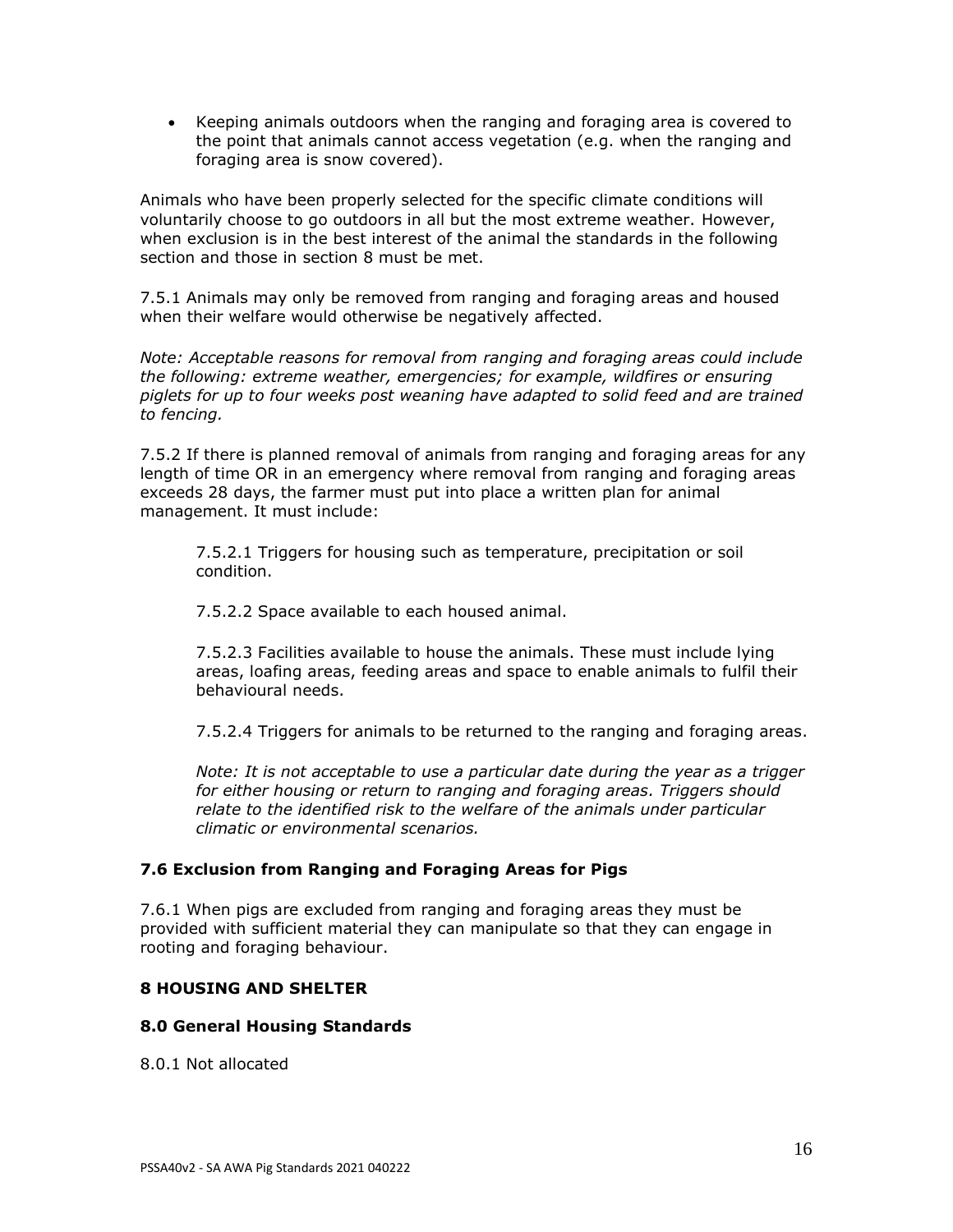8.0.2 The thermal comfort of pigs must be protected by provision of housing or shelter with natural or mechanical temperature and humidity control as required. The needs of all ages and stages of production and local climatic extremes must be taken into account when planning housing or shelter.

*Note: This standard does not supersede 4.3.15, which requires a hut, arc or pen for sows about to farrow. For other types of pig particular attention must be paid to predation and management of thermal stress if shelter without a roof is being considered.*

*If the temperature drops below 15<sup>0</sup>C for more than 7 days in a row, natural shelter is not sufficient to protect pig thermal comfort and man-made arks, huts or barns must be provided.*

8.0.3 In extreme weather there must be a means to feed and water animals in a sheltered environment.

8.0.4 Shelters and housing must be positioned away from areas of run off or potential run off.

8.0.5 Shelters and housing must be well ventilated and allow fresh air to enter.

8.0.6 Shelters and housing must allow natural light to enter.

8.0.7 All housing, huts, arks and other facilities (such as feeders and water troughs) must be designed and maintained in such a way that they do not pose a risk, or inflict injury or damage to the animals.

8.0.8 Animals must not be subjected to dim and/or continuous lighting or kept in permanent darkness.

8.0.9 In the daytime, the animals must always be able to see each other, their food and water sources, as well as their surroundings clearly.

8.0.10 Inspection of animals must be possible at any time day or night.

8.0.11 Use of artificial light must not extend the maximum day-length beyond 16 hours.

8.0.12 When animals are shut into housing or shelter any artificial light must be distributed evenly.

8.0.13 Not allocated.

8.0.14 Shelters and housing for pigs must have solid floors.

*Note: Floors may be natural - the surface of the ground or pasture - or artificial. An area of wire or slat under a drinker will be deemed drainage not a floor.* 

8.0.15 - 8.0.16 Not allocated.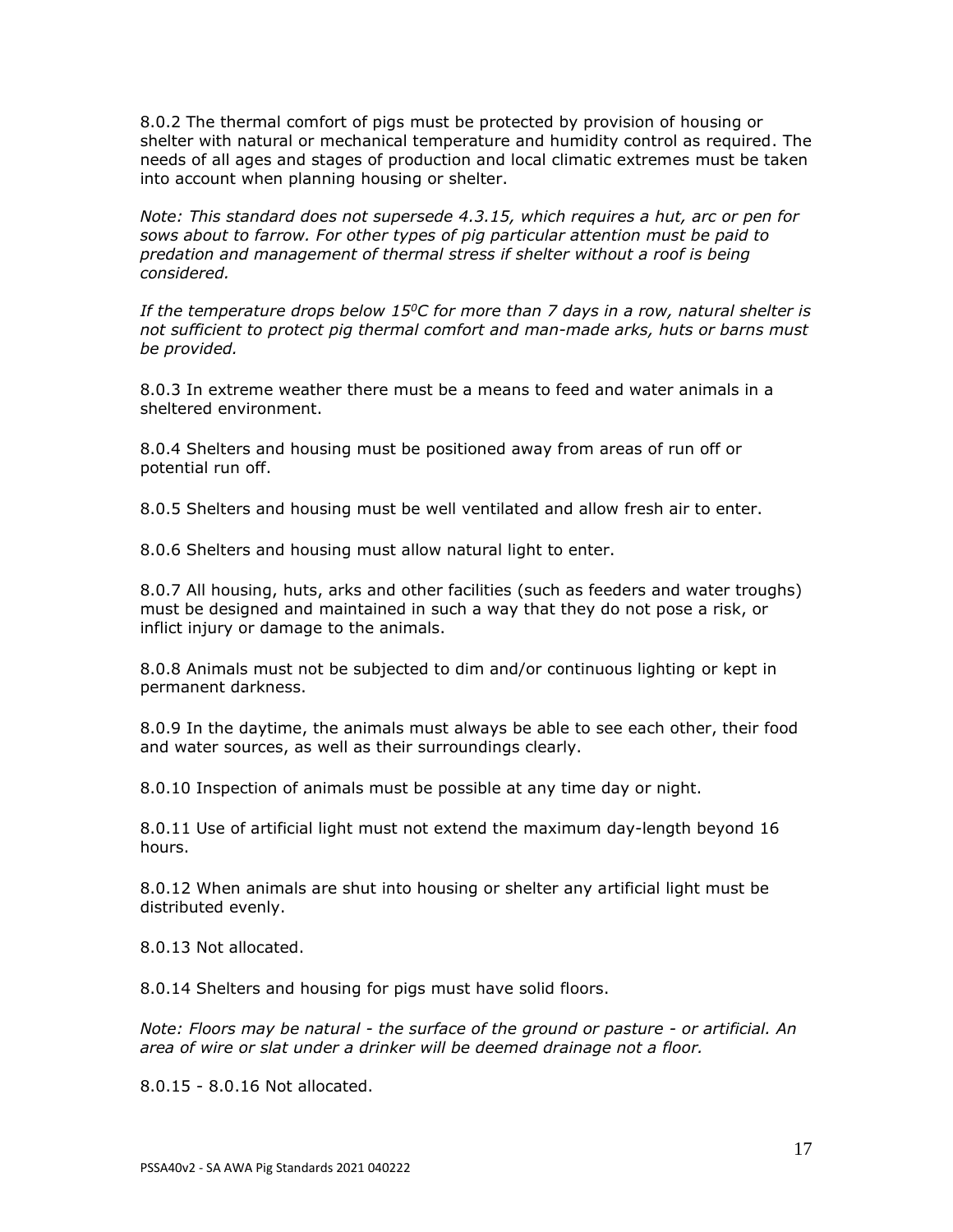8.0.17 Animals at all times must have an area available that provides dry footing so they are not forced to stand in mud or manure.

8.0.18 Accommodations must be constructed so that they can be easily and effectively cleaned.

8.0.19 Manure must be removed from housing or shelters on a regular basis.

8.0.20 – 8.0.21 Not allocated.

8.0.22 The house or shelter must be managed to eliminate ammonia, dampness and mould.

*Note: The human nose can detect ammonia at levels of 5ppm upwards. If the farmer can smell ammonia action must be taken to eliminate the source*.

8.0.23 Liquefaction of manure and liquefied manure handling systems are prohibited.

8.0.24 Close confinement in cages, crates or by tethering is prohibited.

8.0.25 Temporary close confinement or tying up (tethering), which may be required for vaccination, weighing, feeding marking or veterinary procedures, is permitted. This must be noted in the farm plan or recorded at the time.

8.0.26 Maintenance and housekeeping routines must be in place to minimise any potential problems from rats or mice.

### **8.1 Space Allowances in Housing and Shelter**

Space allowances for housing and shelter have been set to allow all animals to move around freely and have sufficient space to lie down allowing for the behavioural structure of the herd.

8.1.1 The following space allowances are required in housing or shelter:

| <b>Sows</b>    | 32 sq. feet | 3.0 sq. metres |
|----------------|-------------|----------------|
| <b>Boars</b>   | 64 sq. feet | 6.0 sq. metres |
| Farrowing sows | 64 sq. feet | 6.0 sq. metres |

Minimum bedded lying area (for breeder pigs):

Minimum additional loafing area when animals are excluded from a ranging and foraging area- that need not be under cover or bedded (for breeder pigs):

| Sows | 32 sq. feet | 3.0 sq. metres |
|------|-------------|----------------|
|      |             |                |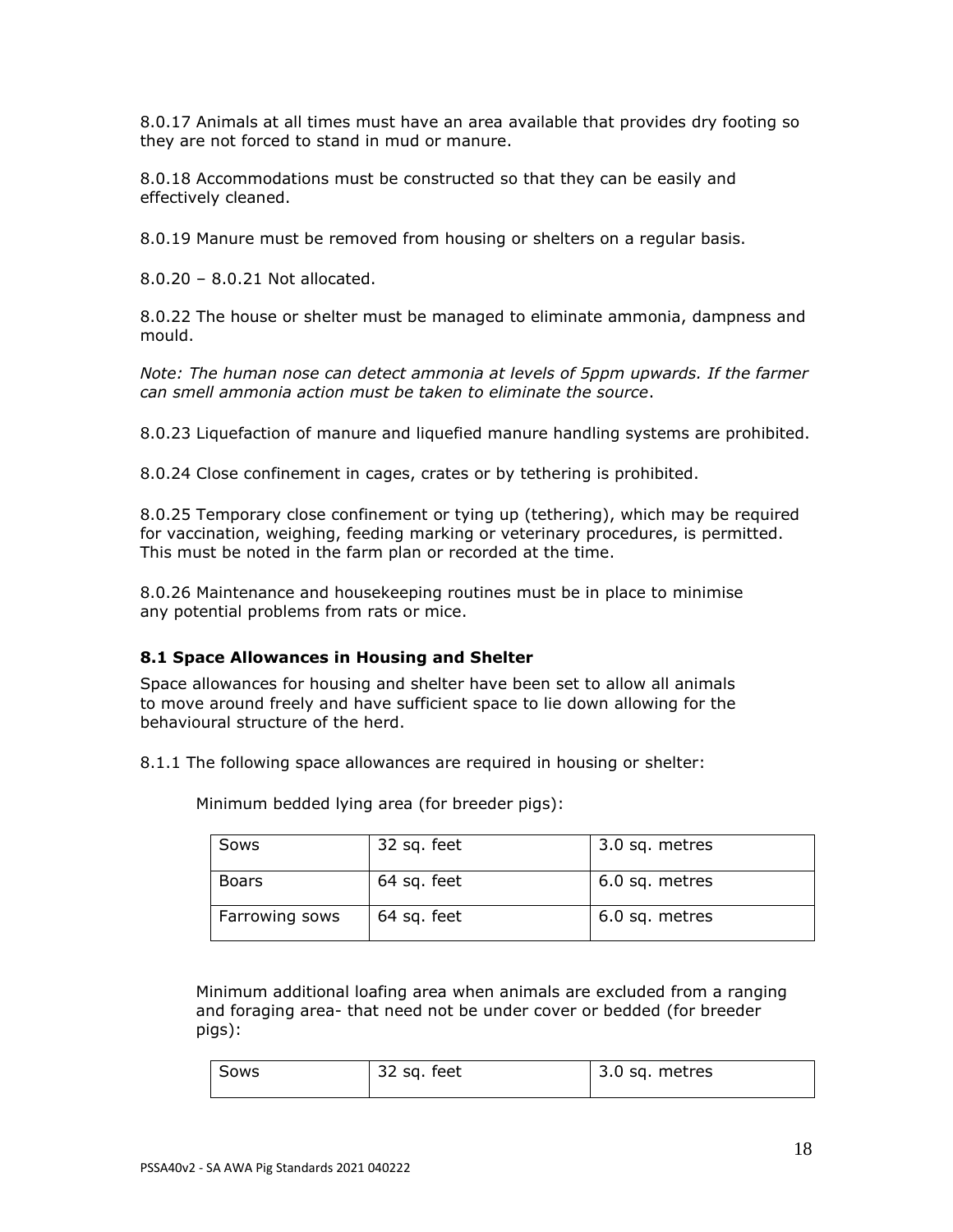| <b>Boars</b>   | 86 sq. feet | 8.0 sq. metres |
|----------------|-------------|----------------|
| Farrowing sows | 48 sq. feet | 3.0 sq. metres |

Minimum indoor bedded lying area (for fattening pigs):

| Up to 66 lbs (30<br>kg) and over 40<br>days | $6.5$ sq. feet  | 0.6 sq. metres |
|---------------------------------------------|-----------------|----------------|
| Up to 110 lbs (50<br>kg)                    | 8.5 sq. feet    | 0.8 sq. metres |
| Up to 187 lbs (85<br>kq                     | $12.0$ sq. feet | 1.1 sq. metres |
| Up to 242 lbs<br>$(110 \text{ kg})$         | 14.0 sq. feet   | 1.3 sq. metres |

Minimum additional loafing area when pigs are excluded from ranging and foraging areas - that need not be under cover or bedded (for fattening pigs):

| Up to 66 lbs (30<br>kg) and over 40<br>days | 4.5 sq. feet    | 0.4 sq. metres |
|---------------------------------------------|-----------------|----------------|
| Up to 110 lbs (50<br>kg)                    | $6.5$ sq. feet  | 0.6 sq. metres |
| Up to 187 lbs (85<br>kg)                    | 8.5 sq. feet    | 0.8 sq. metres |
| Up to 242 lbs<br>$(110 \text{ kg})$         | $11.0$ sq. feet | 1.0 sq. metres |

8.1.2 When pigs have access to ranging and foraging areas the following space allowances for huts and ark and for shade and shelter areas are required.

| Sows           | 16 sq. feet | 1.5 sq. metres |
|----------------|-------------|----------------|
| <b>Boars</b>   | 16 sq. feet | 1.5 sq. metres |
| Farrowing sows | 42 sq. feet | 4.0 sq. metres |

*Note: Farrowing huts constructed or purchased following farm approval by AWA must meet the standard above. Smaller huts that were purchased or constructed before farm approval may be acceptable.*

| Up to $66$ lbs $(30)$<br>kg) and over 40<br>days     | $3.0$ sq. feet | 0.27 sq. metres |
|------------------------------------------------------|----------------|-----------------|
| Up to 110 lbs $(50 \mid 4.5 \text{ sq. feet})$<br>kq |                | 0.4 sq. metres  |
| Up to 187 lbs $(85 \mid 7.0 \text{ sq. feet})$<br>kg |                | 0.65 sq. metres |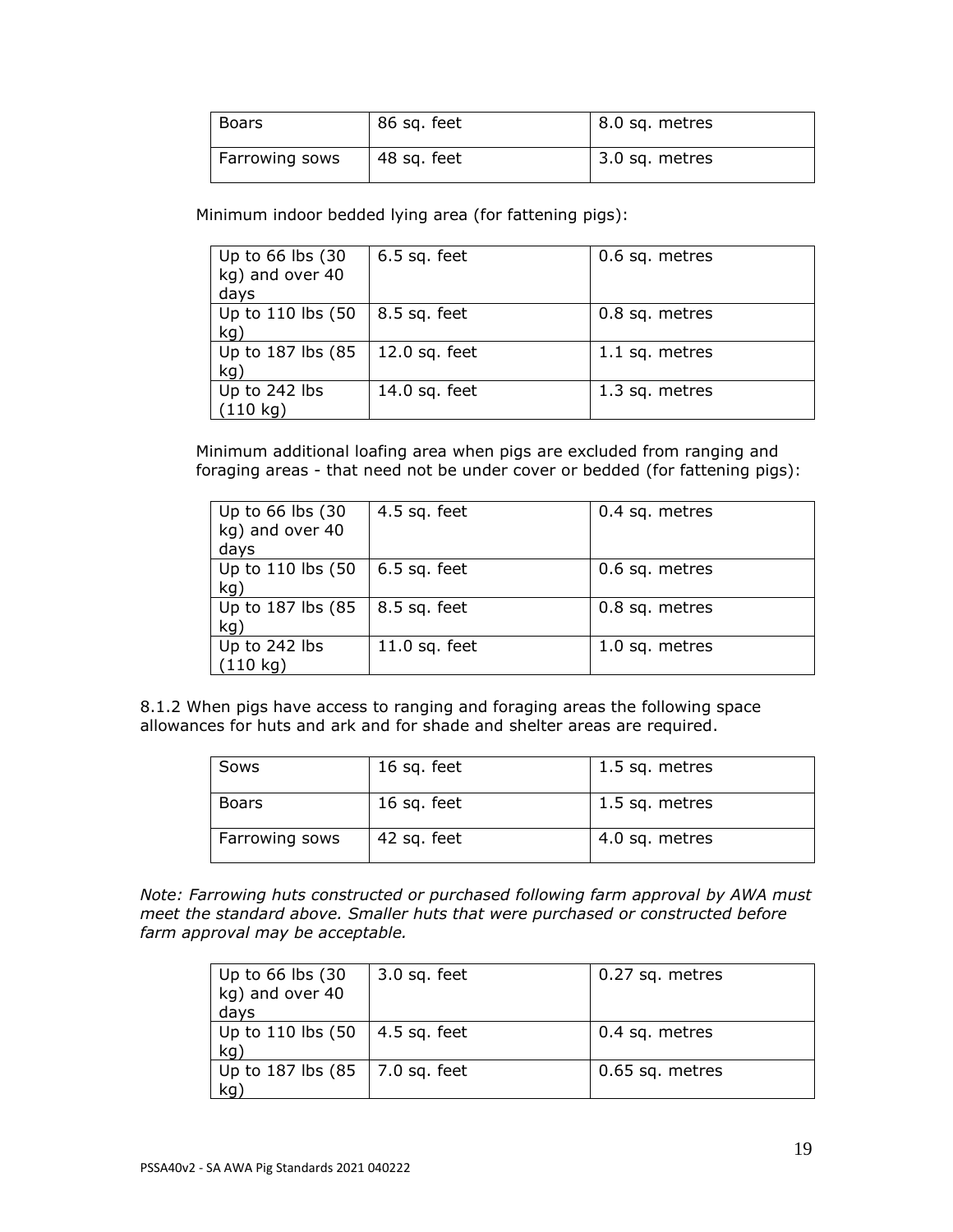| $ $ Up to 242 lbs  | 8.5 sq. feet | $\vert$ 0.8 sq. metres |
|--------------------|--------------|------------------------|
| $(110 \text{ kg})$ |              |                        |

### **8.2 Not Allocated**

### **8.3 Temporary Separation and Hospital Pens**

8.3.1 There must be provision of a safe place for sick or injured animals to recover, free of competition.

8.3.2 If injured animals are separated from the herd they must only be kept apart until such time they can re-join the group without adversely affecting either the health or welfare of the individual or the herd.

8.3.3 Animals must not be kept in isolation unless briefly required for veterinary procedures or to recover from an illness or injury.

*Note: Individual farrowing huts or pens where the sow still has visual and auditory contact with other pigs are acceptable.*

8.3.4 The pen or enclosure for temporarily single-housed animals must meet the space requirements in section 8.1.

8.3.5 **Recommended** Temporarily single-housed animals should have visual and auditory contact with others.

8.3.6 At minimum, pens used for the treatment of sick animals must be cleaned between each use.

# **8.4 Bedding**

8.4.1 In housing, bedding must be available to pigs at all times.

8.4.2 – 8.4.3 Not allocated.

8.4.4 Bedding must be clean, dry, mould-free and replenished as needed.

8.4.5 Bedding must not cause discomfort or harm to the animals. Particular attention must be paid if sand is chosen as bedding.

8.4.6 **Recommended** Bedding with hay or straw is preferred.

8.4.7 Bedding from timber-based products sourced from chemically treated wood is prohibited.

8.4.8 There must be enough bedding to ensure the comfort of all pigs.

8.4.9 In cold temperatures heat must be provided as necessary to keep animals comfortable.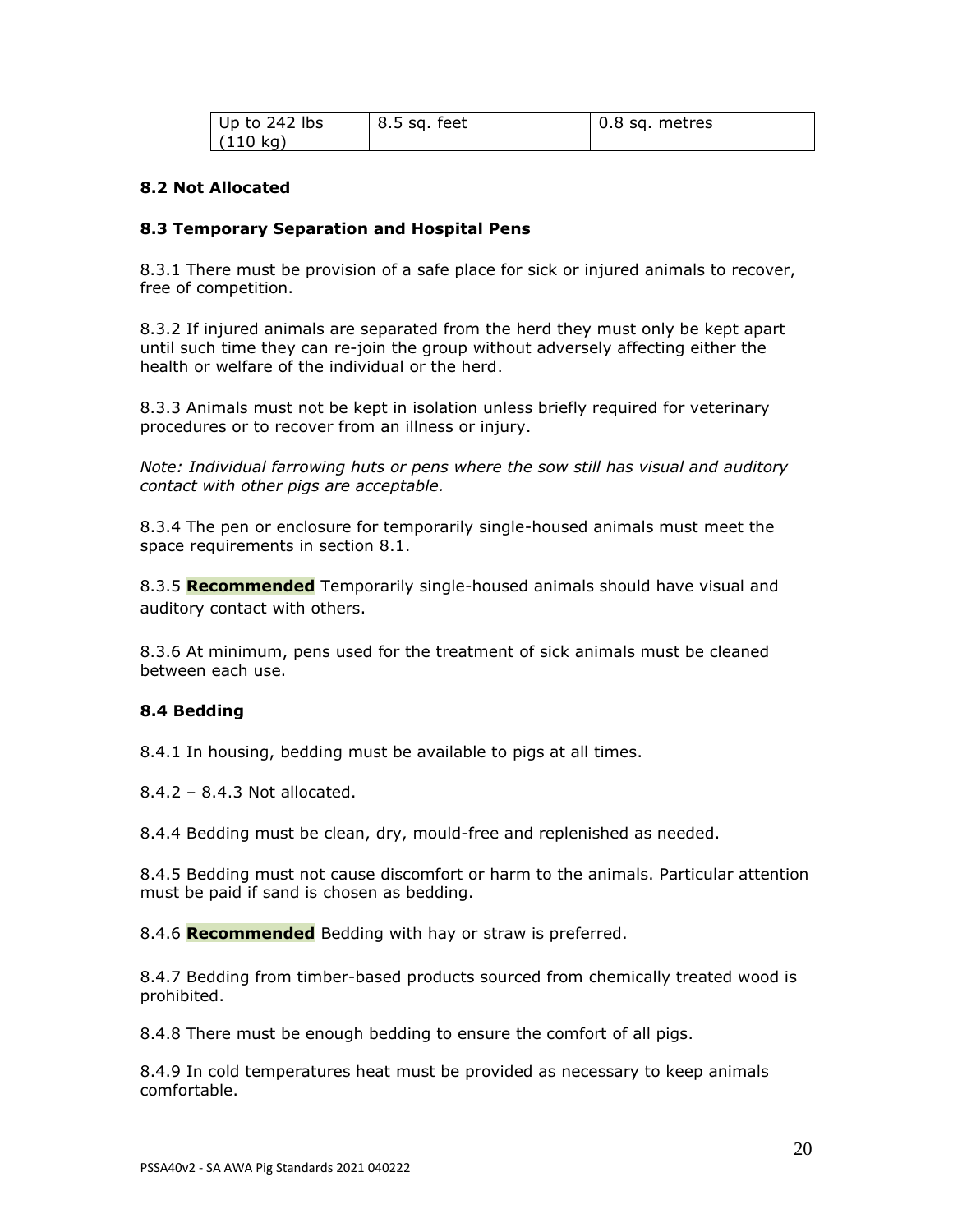## **9 REMOVAL OF ANIMALS FROM THE APPROVED FARM**

#### **9.0 Removal of Animals from the Approved Farm – General Standards**

These standards only apply to animals that the approved farmer retains ownership of when they are moved off the approved farm.

9.0.1 When AWA livestock are removed from the approved farm they must be kept to AWA standards until such time they leave the ownership of the approved farm or farmer.

9.0.2 There must be a separate and specific plan for maintaining animal health and welfare, transport, biosecurity and continued compliance with the AWA standards while animals are removed from the approved farm.

### **9.1 Temporary Removal of Approved Animals from the Approved Farm**

9.1.1 AWA livestock will only retain their status when temporarily removed from the approved farm for the following reasons:

9.1.1.1 Male animals used for breeding.

9.1.1.2 Female animals taken to be naturally served.

9.1.1.3 Movement of animals in an emergency.

9.1.1.4 Movement of animals prepared for showing.

9.1.1.5 Movement of animals for up to 24 hours for routine management practices.

9.1.2 Not allocated.

9.1.3 Pigs taken to shows do not have to meet pasture access standards as long as they are only off the approved farm for a maximum of five days.

9.1.4 If AWA breeding animals are hired or taken to farmers that are not AWA the approved farm must ensure that the farm they are transferring the animals to is aware of the relevant standards for management and can meet them.

9.1.5 Showing animals must be conditioned to handling, loading and human contact before movement to a show can be permitted.

# **10 PREDATORS AND RODENTS**

#### **10.0 Protection from Predators**

10.0.1 All animals must be protected from predators.

10.0.2 If livestock guardian dogs are used their management must meet the AWA guidelines for guardian or herding canine management.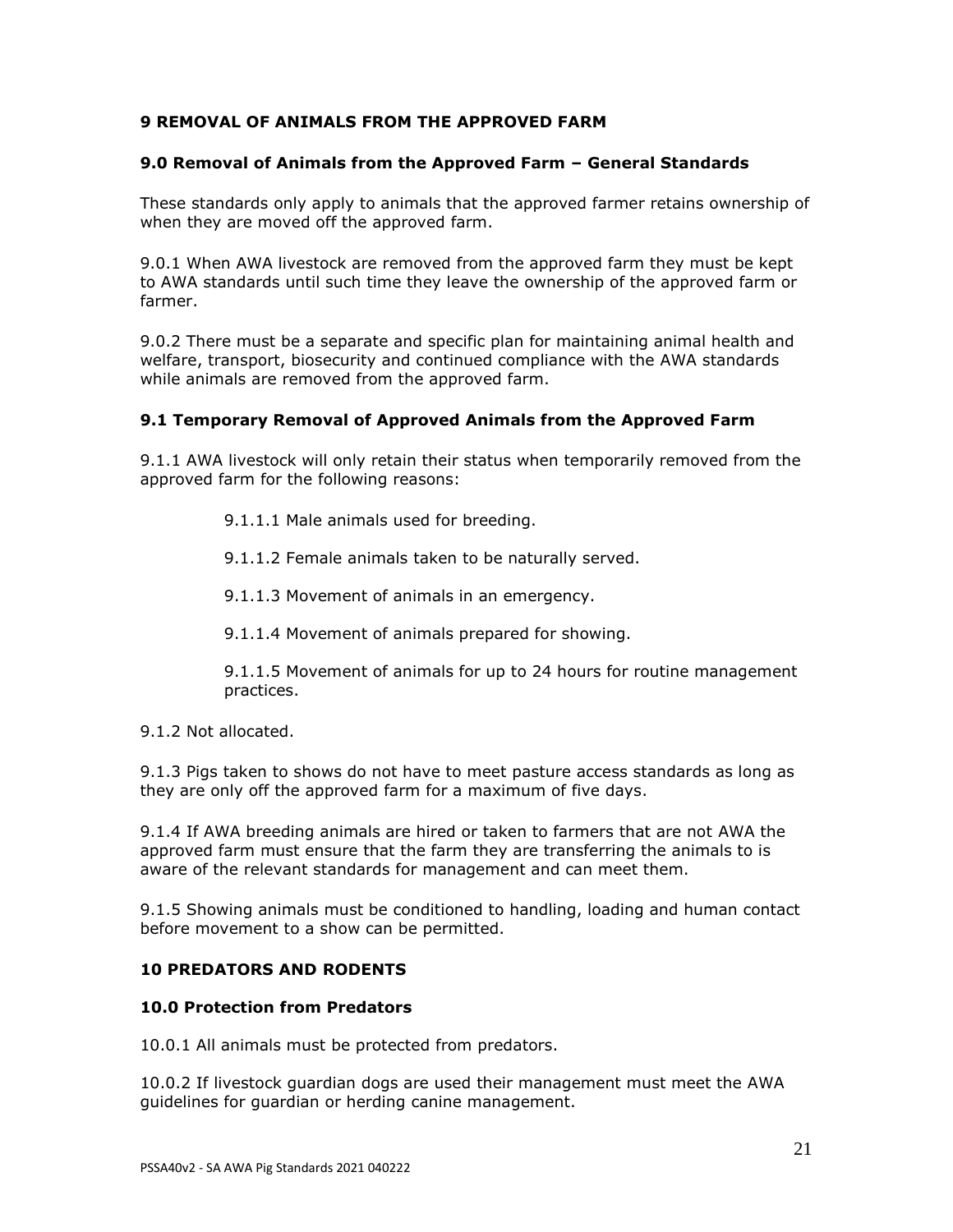10.0.3 If other guardian animals are used they must be suitable for guardian duties.

10.0.4 Guardian animals must be chosen with consideration of their ability to thrive in the prevailing climatic conditions of the farm, in pasture-based, free range, outdoor systems.

10.0.5 In the event that exclusion is unsuccessful and predation remains an issue, live trapping may be used.

10.0.6 Live traps must be checked twice daily.

10.0.7 All other forms of traps are prohibited.

10.0.8 All snares and leghold traps are prohibited.

10.0.9 The use of poisons against predators is prohibited.

10.0.10 If live trapping is not possible or is not successful then as a last resort lethal control of specific animals may be carried out when these are causing an immediate threat to farm livestock.

10.0.11 If there is a continuous threat from predators that cannot be managed by live trapping advice must be sought from AGW regarding a control programme.

10.0.12 Lethal control/euthanasia of predators must result in instantaneous irreversible unconsciousness and death.

10.0.13 If a predatory animal has been euthanised to protect the animals on the farm, there must be records kept of the species in question, number of animals, and euthanasia method.

### **10.1 Control of Rats and Mice**

10.1.1 Glue boards for the control of rats and mice are prohibited.

10.1.2 Licensed rodenticides placed such that non-target species have no access to them may be used for the control of rats or mice.

10.1.3 Lethal control/euthanasia of live trapped rodents must result in instantaneous irreversible unconsciousness and death.

### **11 RECORDS AND RECORD-KEEPING**

This section lists the records and plans that must be maintained on farm and the sections where they can be found. All records and plans must be in a physical form that can be shown to the AGW auditor. Verbal plans and records are not acceptable.

*Note: For new farmers entering the programme a period of 12 months will be provided to put the programme plans and records in place. Please contact AGW if you require assistance. AGW also provides templates for plans and records.*

### **11.0 Written Records**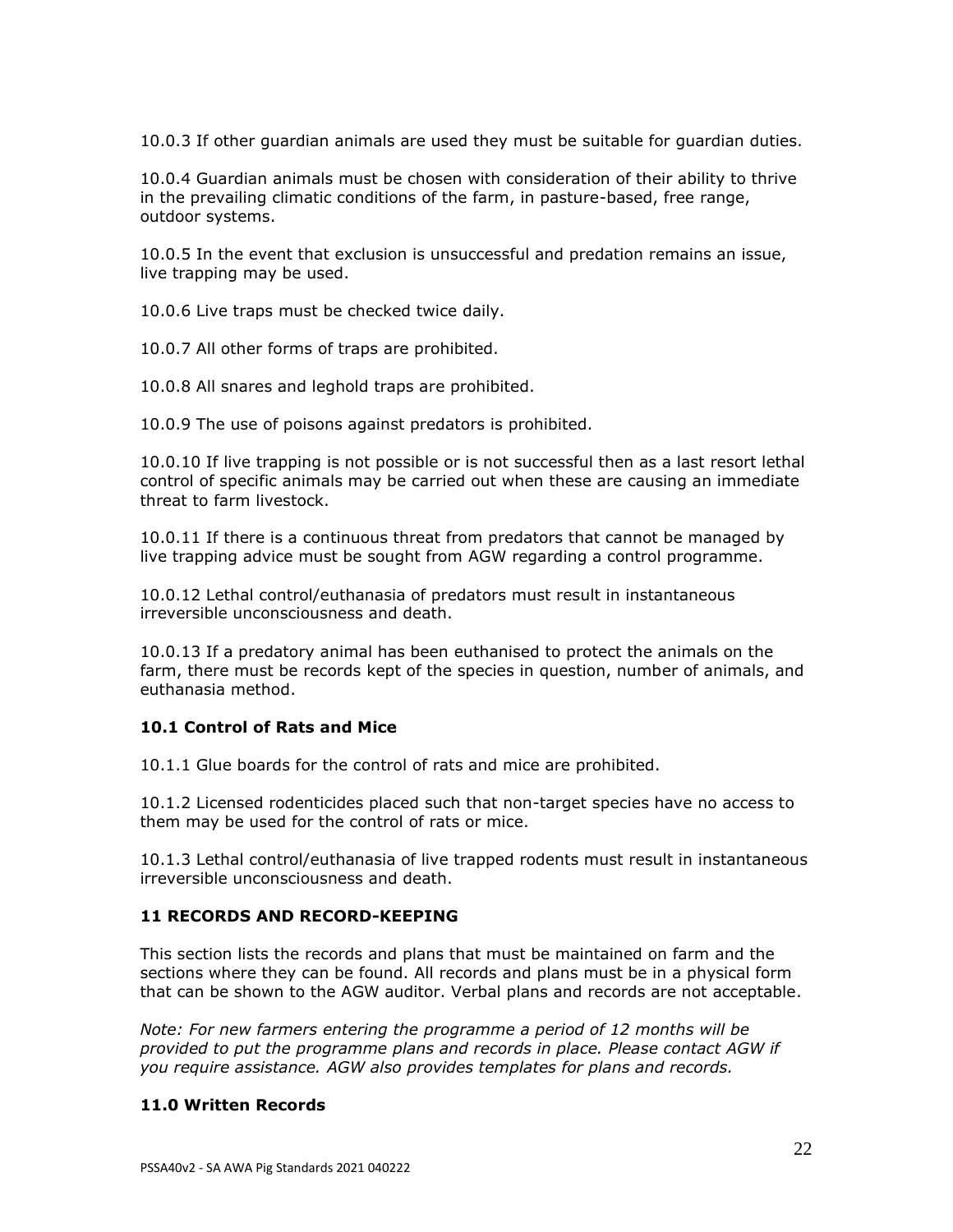11.0.1 Each farm must maintain, and provide the auditor access to, records to demonstrate compliance with AWA standards.

11.0.2 Records must be kept of the purchase, sale or transfer of AWA animals and products (e.g. feeder pigs, meat etc.).

11.0.3 Records must be kept of mortalities and culls including the cause for these where known.

## **11.1 Written Plans**

AGW requires the following written plans in addition to the emergency plan detailed in this section. See the relevant standard number for more information:

- Health plan; standard 3.0.4
- Ranging and foraging area management plan; standard 7.0.8
- Transport plan; standard 13.0.1

11.1.1 A plan to care for or house animals in emergency situations must be prepared and be understood by all of those working on the farm.

11.1.1.1 The plan must consider the welfare of the animals during a fire. In shelters or housing with restricted access (a single door or doorways), a fire plan must be established with escape routes to the outdoors, available from the interior of the shelter, to allow all animals to be evacuated quickly. In shelters or housing with restricted access, a method to extinguish the fire (fire extinguisher, water source) must be readily accessed. Animals must be kept from direct access to electrical wiring and heat sources as a fire prevention measure.

11.1.1.2 The plan must ensure welfare of the animals is maintained in any potential climatic extreme such as floods, snow storms, or drought.

11.1.1.3 The plan must ensure welfare of the animals is maintained during any potential disruption of services or mechanical breakdown, such as water supply cutoff and breakdown of feeding or ventilation machinery.

11.1.1.4 The plan must ensure the welfare of animals is maintained during transport to include actions to be taken in the event of an accident or vehicle breakdown.

11.1.2 **Recommended** All plans for animal management should be reviewed at least annually or whenever changes to farm management practices occur, whichever is most frequent.

*Note: This standard applies to the health plan (standard 3.0.4); ranging and foraging area management plan (standard 7.0.8); emergency plan (standard 11.1.1) and transport plan (standard 13.0.1).*

#### **12 HANDLING**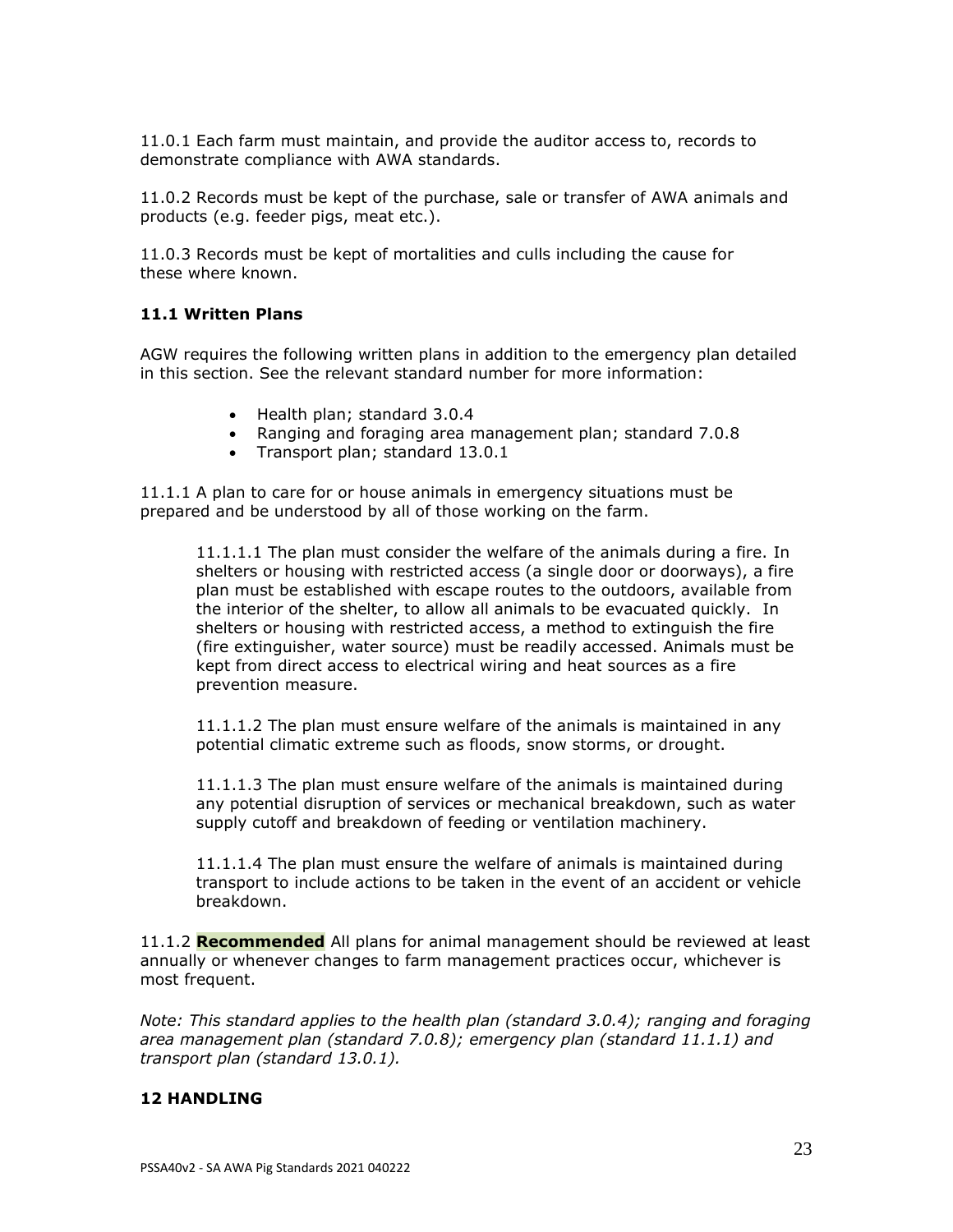# **12.0 Handling Pigs**

12.0.1 Efforts must be made to develop positive relationships between the farmer and animals through gentle handling.

12.0.2 All handling areas accessed by the animals must provide good traction, be well drained and kept clean and free of ice in the wintertime.

12.0.3 The use of electric prods or electric shocks is prohibited.

12.0.4 Abuse or maltreatment of animals is prohibited.

12.0.5 All animals must be moved in a calm and consistent manner. Stress from loud noises and rapid movements must be minimised.

12.0.6 All chutes and other facilities for loading must be designed to minimise stress to the animal and ensure that animals can breathe normally as they proceed through the loading process.

12.0.7 Herding dogs must be well trained.

*Note: Farmers who regularly train herding dogs must contact AGW to discuss compliance with the standard above.*

12.0.8 If working dogs are used their management must meet the AWA guidelines for guardian or herding canine management.

*Note: Working dogs include herding dogs and livestock guardian dogs.*

12.0.9 Animals must not be used for sport.

### **13 TRANSPORT**

#### **13.0 Transport - General Standards**

This section applies to all transport of animals including to slaughter, around the farm, between farms or delivery to farm.

13.0.1 A plan must exist to ensure that welfare of the animals is maintained during transport. The plan must include:

13.0.1.1 Transport of animals to the farm.

13.0.1.2 Transport of animals around the farm.

13.0.1.3 Transport of animals off the farm to other farms, to receive veterinary attention or to slaughter.

*Note: See Standard 11.1.2 for recommendations on review/update of plans*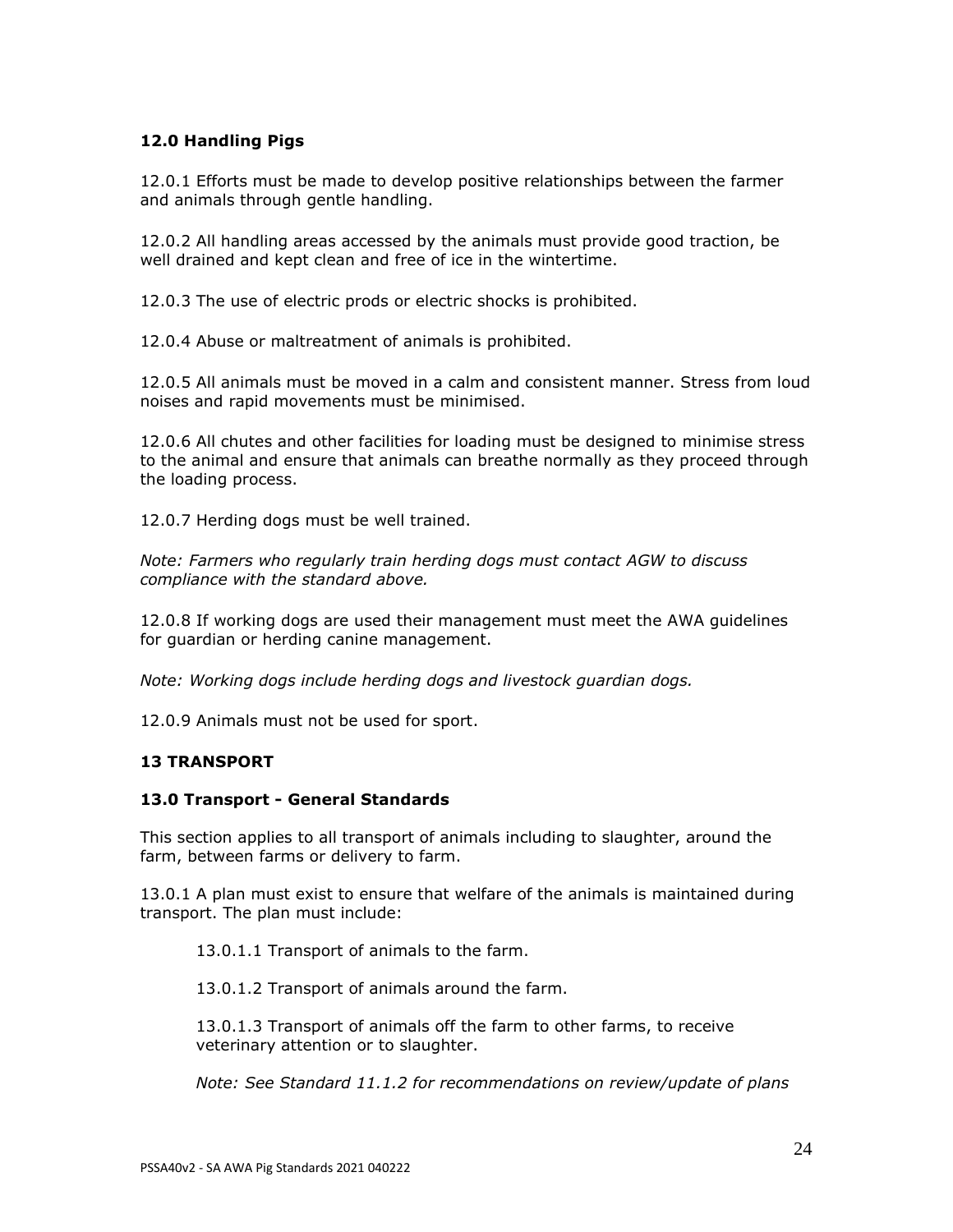13.0.2 All animals must be healthy, ambulatory and uninjured to be transported unless they are being transported to receive veterinary treatment.

13.0.3 The person transporting the animals must ensure they are transported without delay to their destination.

13.0.4 A competent individual must take responsibility for ensuring that animals do not suffer any injury or distress at any point immediately before, during and after transport.

13.0.5 All subcontractors, handlers and lorry drivers must adhere to AWA standards.

13.0.6 If delays during transport or unloading upon arrival at destination are anticipated, loading and transport must not commence until those complications are resolved.

13.0.7 During transport, all animals must be protected from harm and thermal stress. Particular attention must be paid in temperatures below  $15.5^{\circ}$  C or above  $26.6^{\circ}$  C.

13.0.8 In the event that any animals suffer injury or distress during transport they must be treated or euthanised as soon as practically possible.

13.0.9 Ventilation must be provided that allows the animals to breathe fresh air while on the transport vehicle.

13.0.10 Overcrowding during transport is prohibited. The following space allowances in transport are required:

| <b>Weight of pig</b><br>(lbs) | <b>Weight of pig</b><br>(kg) | <b>Space required</b><br>per pig (sq. feet) | <b>Space required</b><br>per pig (sq. m) |
|-------------------------------|------------------------------|---------------------------------------------|------------------------------------------|
| < 50                          | $<$ 23                       | 1.5                                         | 0.14                                     |
| $51 - 100$                    | $23 - 45$                    | 2.2                                         | 0.20                                     |
| 101-150                       | $45 - 68$                    | 2.9                                         | 0.27                                     |
| 151-200                       | 68-90                        | 3.5                                         | 0.32                                     |
| 201-300                       | $90 - 136$                   | 4.8                                         | 0.45                                     |
| 301-400                       | 136-181                      | 6.1                                         | 0.57                                     |

Space allowance should be increased by 10% when temperatures exceed 26.6 $\degree$  C.

13.0.11 The transportation vehicle must be thoroughly cleaned and dried prior to loading.

13.0.12 All animals must have continuous access to water until the point of loading.

# **13.1 Transport of Pigs**

13.1.1 Transporting downed animals is prohibited.

13.1.2 **Recommended** Animals should not be transported in isolation.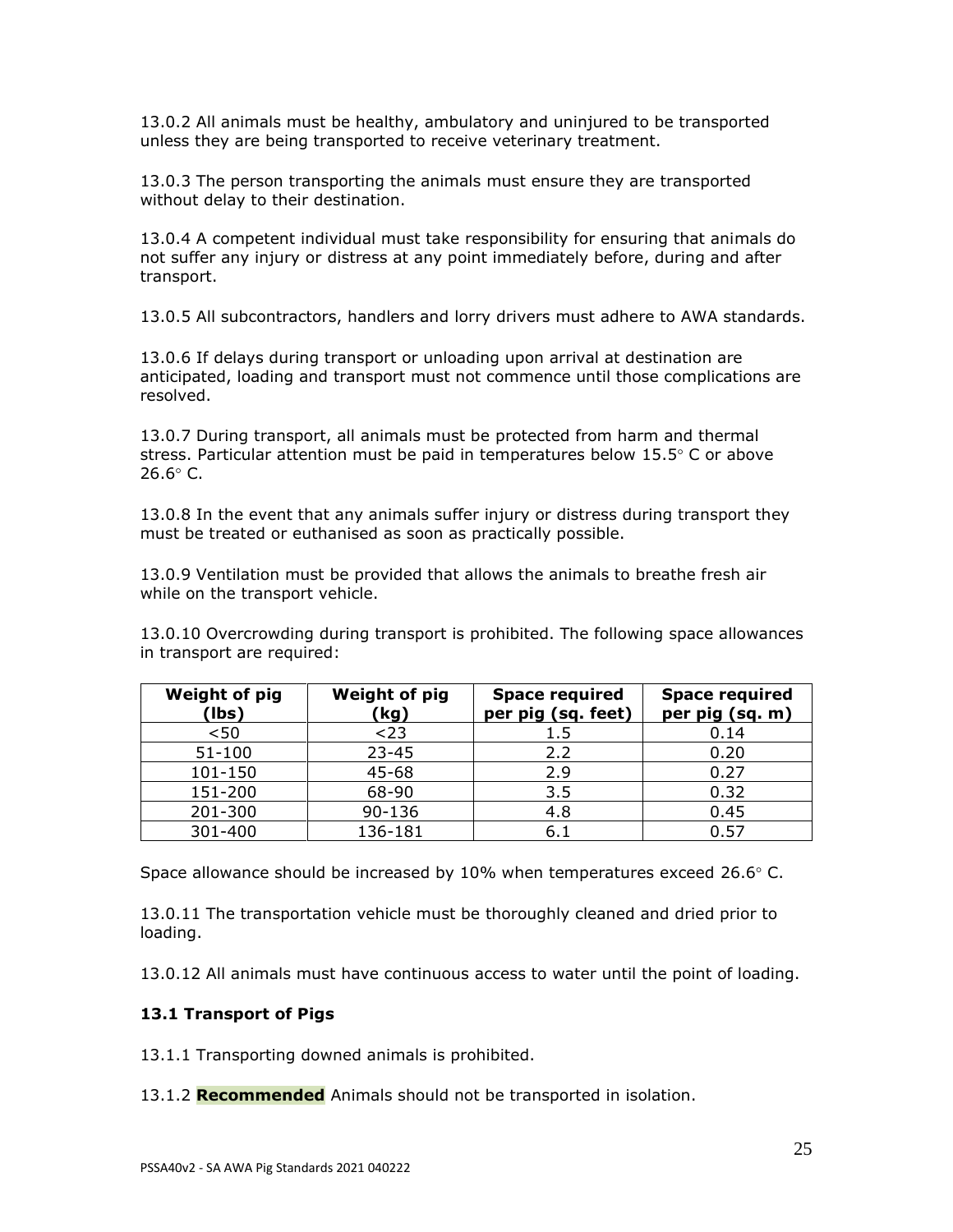13.1.3 The transport vehicle must be constructed or bedded to prevent animals slipping.

13.1.4 Injured or lame animals must not be sold at auctions and if sent off farm must go directly to slaughter.

13.1.5 Injured or lame animals who are able to travel must not be sent to slaughter in the same compartment as healthy animals.

13.1.6 Animals from different farms must be separated in transport.

13.1.7 **Recommended** Animals from different social groups (pens) should be separated in transport.

13.1.8 Transport of animals must not exceed eight hours.

*Note: A derogation may be granted if an approved abattoir is not available within eight hours travel from the farm.*

*Transport of breeding stock that are sourced or sold for genetic improvement is exempt from this standard.*

13.1.8.1 Transport of piglets within seven days of weaning must not exceed three hours.

13.1.9 Not allocated.

13.1.10 Sows must not be transported off the farm within 3 weeks of expected farrowing.

# **13.2 Transport of Piglets**

13.2.1 – 13.2.3 Not allocated

13.2.4 Piglets must not be transported until they are at least six weeks old.

13.2.5 Piglets must be fit to travel.

### **14 SALE OR TRANSFER OF ANIMALS**

### **14.0 Sale or Transfer of Pigs**

14.0.1 **Recommended** All animals should be reared on their farm of birth.

14.0.2 Animals must not be knowingly sold into systems prohibited by these standards.

14.0.3 Routine sale to feedlots is prohibited.

14.0.4 The planned use of livestock markets to sell animals is prohibited.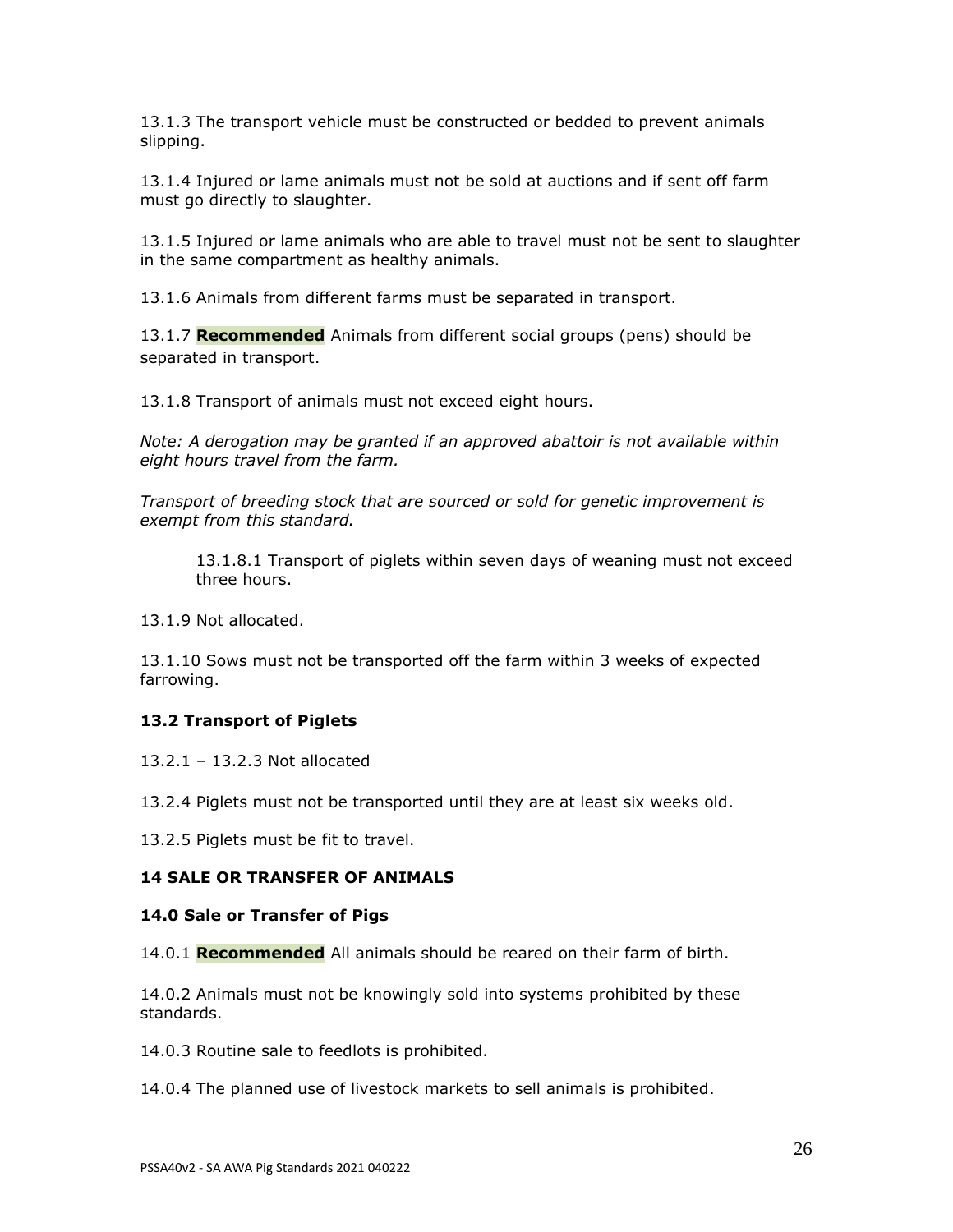14.0.5 Animals must not be displayed or offered for sale or transfer at farmers markets, swap meets or similar venues.

*Note: Delivery or exchange of animals at a farmers market or similar venue when the sale or transfer has been pre-arranged may be acceptable.* 

14.0.6 Animals sold live at the point of slaughter under the AWA label or logo must only be sold to customers who will take them to AWA abattoirs.

14.0.7 - 14.0.10 Not allocated

14.0.11 **Recommended** AGW recommends that even if animals or animal products are not sold under the label or logo they are sold to other AWA farms and slaughtered at AWA abattoirs.

## **14.1 Marketing Breeding Stock**

If the farm advertises that any of their animals produced are suitable as breeding stock, the farm is a breeding stock operation and must meet the standards below.

14.1.1 The AWA breeding stock farm must produce animals that are suitable for pasture-based production.

14.1.2 The AWA breeding stock farm must have a written breeding plan that covers the following points:

14.1.2.1 The overall breeding aims.

14.1.2.2 The protocol for selecting and matching sires and dams.

14.1.2.3 The criteria used to assess whether animals are suitable to be marketed as breeding stock

14.1.3 The AWA breeding stock farm must inform buyers about the AWA programme.

### **15 PROGRAMME MANAGEMENT**

### **15.0 Deviations**

15.0.1 AGW must be informed immediately of any changes on farm that could result in a deviation from the standards.

*Note: The farmer must inform AGW if they change abattoir from that which is listed on their certificate - even if the change is to another abattoir that has been reviewed and recommended by AWA.*

15.0.2 Temporary deviations will be taken into consideration when unexpected circumstances that are not under the control of the farmer arise.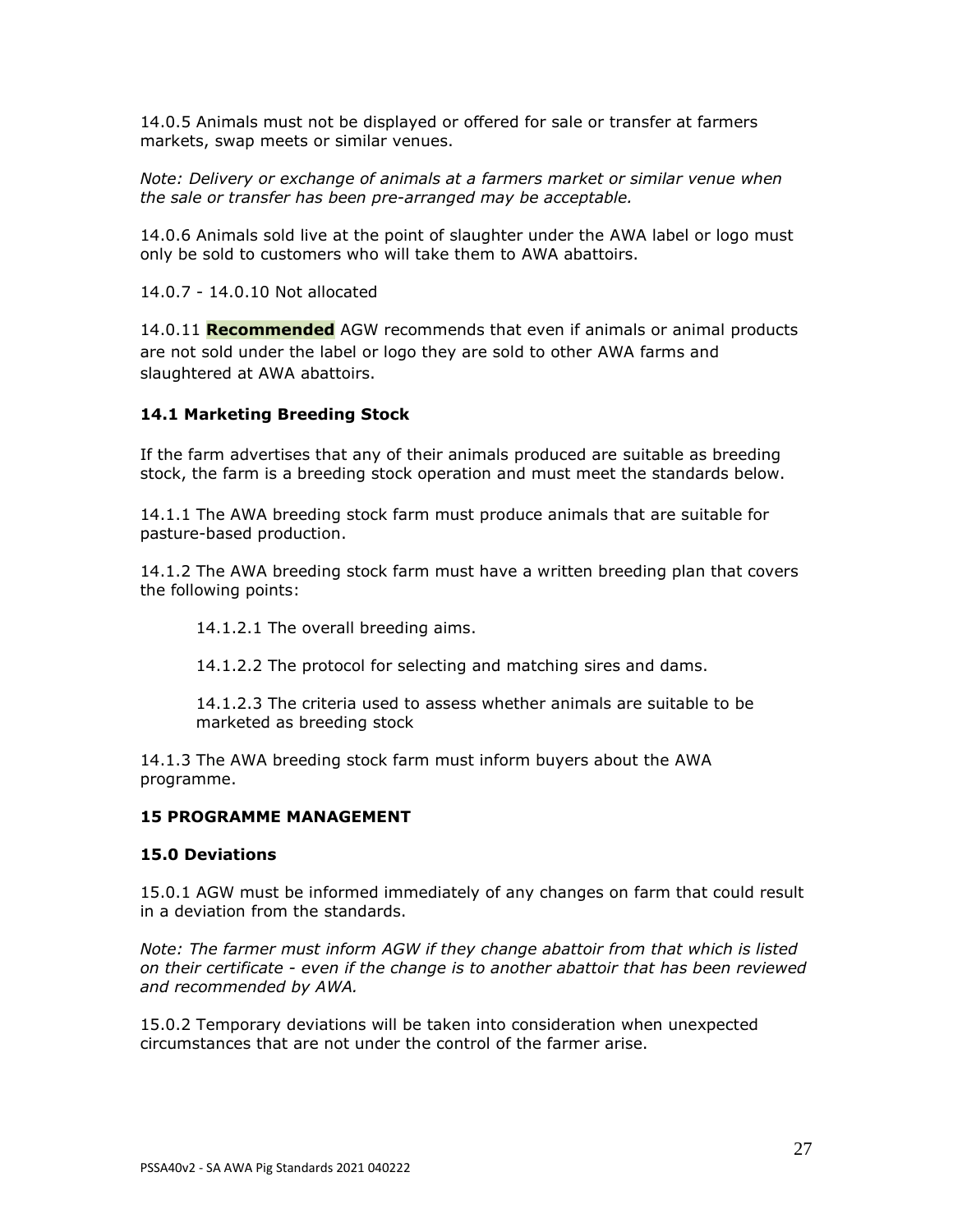15.0.3 All other deviations from the AWA standards can be cause for reconsideration of the farmer's participation or removal from the AWA programme and use of its seal, in conjunction with that farmer's products.

# **15.1 Derogations**

15.1.1 If, in the opinion of the AWA Standards Board, a system meets all of the principles of the programme but does not pass a specific standard or standards, derogation may be granted.

15.1.2 In order for a derogation to be granted, an inspection report must be submitted stating the deviation from the published standard, the reason for this deviation, the length of time this deviation from standards will occur and the welfare outcome should the derogation be granted.

15.1.3 Derogation may be granted for on-farm trials and case studies that deviate from the standards when the proposed outcome is a benefit to animal welfare and/or farmer education.

## **15.2 Complaints**

**15.2.1** A complaints record relating to complaints about AWA certified livestock or products must be maintained and be available at annual inspection. The record must list both the complaint and the action taken by the farm.

## **16 SLAUGHTER**

### **16.0 Slaughter of pigs**

16.0.1 **Recommended** On-farm mobile slaughter is recommended.

16.0.2 **Recommended** Controlled Atmosphere Killing (CAK), in which pigs remain in groups and their oxygen is slowly replaced by a mixture of argon and/or nitrogen and carbon dioxide, is recommended for pigs.

16.0.3 Abattoirs receiving animals in the AWA programme, or the process of slaughtering on-farm, must pass a review by the AWA programme for pre-slaughter handling, stunning, and killing.

*Note: For further details of the review requirements see the AWA Slaughter Guidelines for Red Meat*.

16.0.4 **Recommended** The person delivering the animals to slaughter should stay with them to ensure that they are slaughtered according to AWA guidelines.

16.0.5 Downed animals must be euthanised where they lie in a manner that renders them immediately insensible to pain.